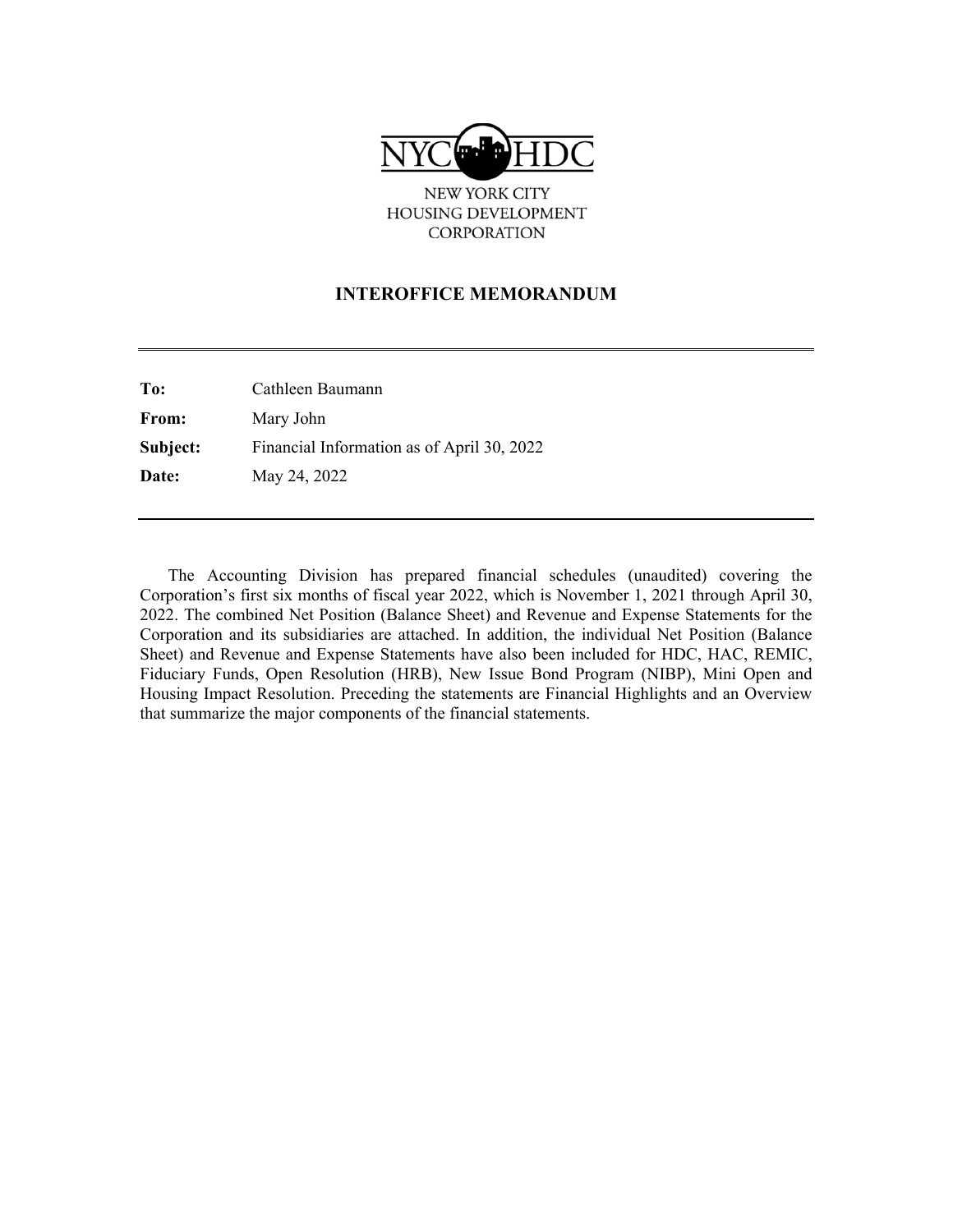# **NEW YORK CITY HOUSING DEVELOPMENT CORPORATION Financial Highlights and Overview of the Financial Statements Second Quarter as of 04/30/2022 (unaudited)**

# **Financial Highlights**

- As the economy faces uncertainty due to inflation and geopolitical concerns, HDC is adjusting to the new normal and continues to carry out its mission with few interruptions. During the first six months of fiscal year 2022, that began on November 1, 2021, the Corporation's new money raised from bond issuances were \$1.3 billion. This included \$755.8 million under the Housing Resolution Bond Program to finance new mortgage loans, and to securitize mortgage loans previously funded from corporate reserves, \$104.3 million under the Housing Impact Bond Resolution Program to finance the Harlem Bundle PACT mortgage, and \$398.3 million to partially defease bonds in the 2013 Series NYCHA Capital Fund Bond Program. The Corporation also closed on one loan participation agreement with the Federal Financing Bank ("FFB") for \$46.6 million. HDC's mortgage loan portfolio, including loan participation interests comprises 79.6% of total assets, continues to perform well. As of April 30, 2022, there were no mortgage loans in forbearance and the delinquency rate has remained below 2% of monthly billing.
- Total Assets (including Deferred Outflows) of \$24.6 billion, increased by \$156.4 million or 0.6% from FYE 2021.
	- o Cash and investments totaled \$4.2 billion.
	- o Mortgages, notes, loan participation interest receivable, and purpose investments totaled \$20.1 billion.
	- o Other assets (including \$237.4 million of Accrued Interest Receivable) totaled \$344.9 million.
	- o Deferred Outflows related to the fair values of interest rate swaps, interest rate caps, loss on early debt retirement, OPEB and pension related liabilities totaled \$13.2 million.
- Total Liabilities (including Deferred Inflows) of \$21.0 billion, increased by \$195.2 million or 0.9% from FYE 2021.
	- o Bonds and Debt Obligations Payable (net) totaled \$15.1 billion.
	- o Payable to the City of New York totaled \$4.3 billion, including \$3.7 billion related to the Section 661 HPD Grant Program and \$458.6 million related to the Mitchell-Lama loan participation program.
	- o Payable to Mortgagors totaled \$441.7 million.
	- o Other Liabilities (including \$142.4 million of Accrued Interest Payable) totaled \$1.1 billion.
	- o Deferred Inflows of Resources related to pension and OPEB liabilities and interest rate swaps were \$68.4 million.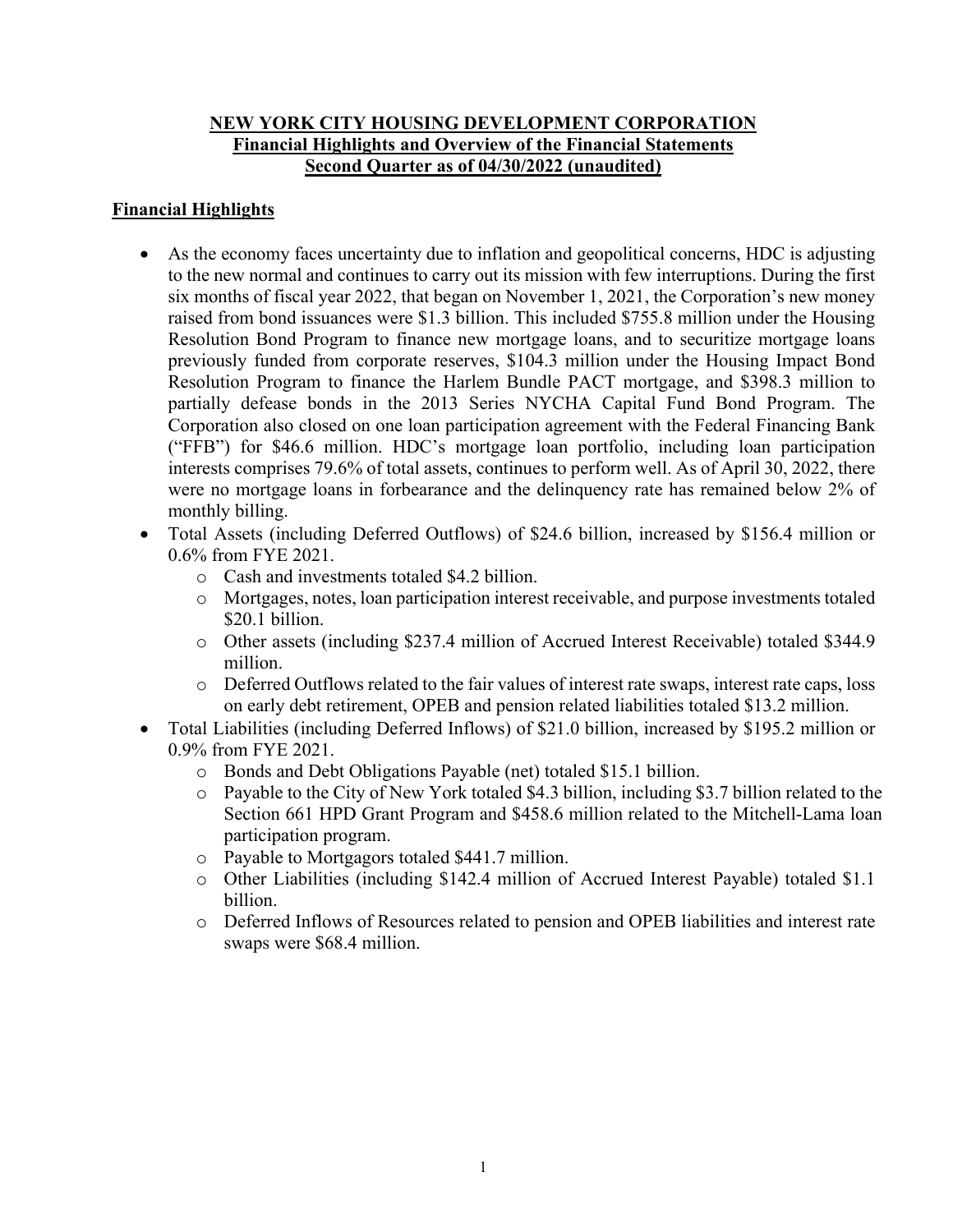## **Overview of Assets and Liabilities and Net Position**

- The increase in total assets by a net of \$156.4 million including deferred outflows is a result of the following:
	- o Cash and investments decreased by \$744.8 million. The decrease was mainly related to mortgage advances which was \$1.3 billion. New money raised from bond and debt obligations slightly exceeded principal repayments.
	- o Mortgages, notes, loan participation interest receivable, and purpose investments, increased by a net of \$909.5 million from FYE 2021. Mortgage loan activities included advances of \$1.3 billion and \$406.7 million in principle repayments. Other mortgage related activities included loan evaporations of \$7.2 million and capitalized interest of \$11.4 million. Sinking fund applied to mortgage principal was \$0.8 million.
	- o Other assets increased by a net of \$94.3 million from FYE 2021. This was primarily due to the fair value on interest rate swaps turning positive to a value of \$52.7 million. The increase in accrued mortgage interest and servicing fees on loans was \$41.5 million. Other receivables which are mainly comprised of principal and interest billed on loans serviced for other entities, servicing fees, and low-income housing tax credit monitoring fees increased by a net of \$1.1 million. Lease and other capital assets decreased by \$0.9 million due to amortization, and other remaining assets decreased by \$0.9 million also due to amortization.
	- o Deferred outflow of resources decreased by a net of \$102.5 million. The decrease was mainly due to a \$102.6 million fair value adjustment on the Corporation's interest rate swap portfolio. There was a decrease of \$2.0 million recognized as pension expense for a payment made subsequent to the pension liability valuation at FYE 2021. The loss on early debt retirement increased by a net of \$2.1 million, as a result of a \$2.5 million increase from bond defeasance, offset by \$0.4 million of amortization.
- Total liabilities increased by a net of \$142.5 million, or 0.7%, primarily due to the following:
	- o Bonds and debt obligations payable increased by a net of \$61.1 million from FYE 2021. New issuances totaled \$1.3 billion for the period of November 1, 2021 to April 30, 2022. During this same period, \$850.9 million of bond principal and debt obligation payments were made, which included scheduled principal payments of \$65.5 million and redemptions of \$785.4 million. Principal payments to the FFB was \$2.8 million. Additionally, the 2013 Series NYCHA Capital Fund Bond Program was defeased in the amount of \$376.6 million and the related remaining bond premiums of \$12.1 million was closed out.
	- o A net increase of \$166.6 million in the Payable to New York City was mainly due to the following:
		- An increase of \$177.0 million related to HPD grant funds received for mortgage loans under Section 661 of the Private Housing Finance Law.
		- A net decrease of \$8.1 million in the Housing Assistance Corporation was mainly due to the evaporation of the loan principal for Stuyvesant Town Peter Cooper Village of \$7.2 million. The Tenant Assistant Contract ("TAC") payment for the period was \$0.9 million for the Ruppert Yorkville housing development.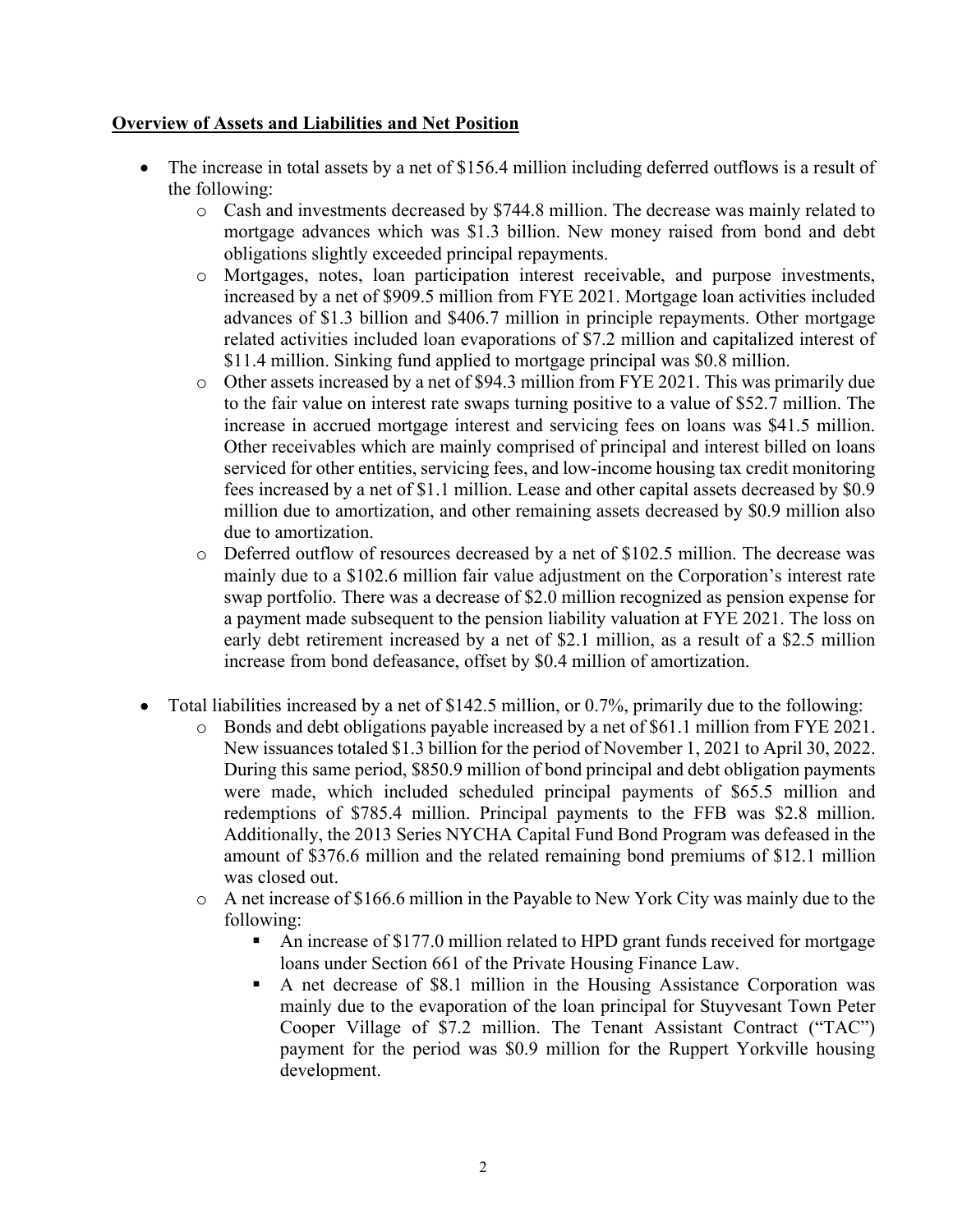- o There was a net increase of \$6.0 million in the Payable to Mortgagors as a result of the following:
	- During the second quarter, the Harlem mortgage loan under the PACT program was closed and \$94.7 million loan proceeds was held in escrow on behalf of the mortgagor per the funding loan agreement. This was offset by \$86.0 million in advances related to other previously closed mortgage loans under the PACT program.
	- **Prepaid mortgage principal and bond sinking funds held on behalf of mortgagors** increased by a net of \$6.3 million.
	- There was a distribution of the fair market value depreciation of \$10.9 million on the investments of unadvanced proceeds held on behalf of the PACT mortgagors.
	- Realized investment earnings distributed to mortgagors for the period on the unadvanced loan proceeds was \$0.9 million.
- $\circ$  Other liabilities decreased by a net of \$91.2 million mainly due to the following:
	- Accrued interest payable including interest rate swap expense payable decreased by \$6.1 million from FYE 2021.
	- Accounts and other payables increased by \$35.8 million, mainly due to \$29.7 million in collateral funds related to Hunters Point mortgage.
	- Interest rate swap liability position decreased by  $$102.6$  million as a result of the fair value adjustment.
	- Deferred fees, mortgage insurance fees payable, and restricted earnings on investments decreased by a total of \$17.3 million.
	- The office space lease liability decreased by \$1.0 million, related to the amortization of the principal portion of the monthly lease payments.
- The total net position decreased by \$38.7 million which is comprised of operating revenues of \$382.0 million, \$224.1 million in operating expenses, and non-operating expenses of \$196.7 million, of which \$196.4 million was due to the net loss recorded on investments.

# **Overview of Revenues and Expenses - Comparison of first 6-months of FY 2022 & FY 2021**

Excess of revenues over expenses was negative \$38.7 million for the period November 1, 2021 through April 30, 2022, compared to the same period in FY 2021 when it was \$93.5 million. The decrease was due to fair value depreciation on investments, mainly from U.S. agency investments, as a result of higher interest rates. HDC has sufficient liquidity and intends to hold these investments to maturity. Excluding the effect of the fair value depreciation, the Corporation's net income performance was in line with previous years. Operating income for this period was \$157.9 million compared to \$114.7 million during this same period last year. The main driver of HDC's profit continues to be mortgage interest earnings and fees and charges.

- Operating revenues were \$382.0 million, an increase of \$49.2 million, or 14.8% from the same period in fiscal year 2021 as a result of the following:
	- o Interest on loans increased from \$270.0 million to \$311.2 million, a 15.3% increase from the previous year, as a result of ongoing financing activities.
	- o Fees and charges were \$67.4 million, compared to \$61.8 million a year ago. Commitment fees earned was \$15.3 million, an increase of \$7.5 million mainly due to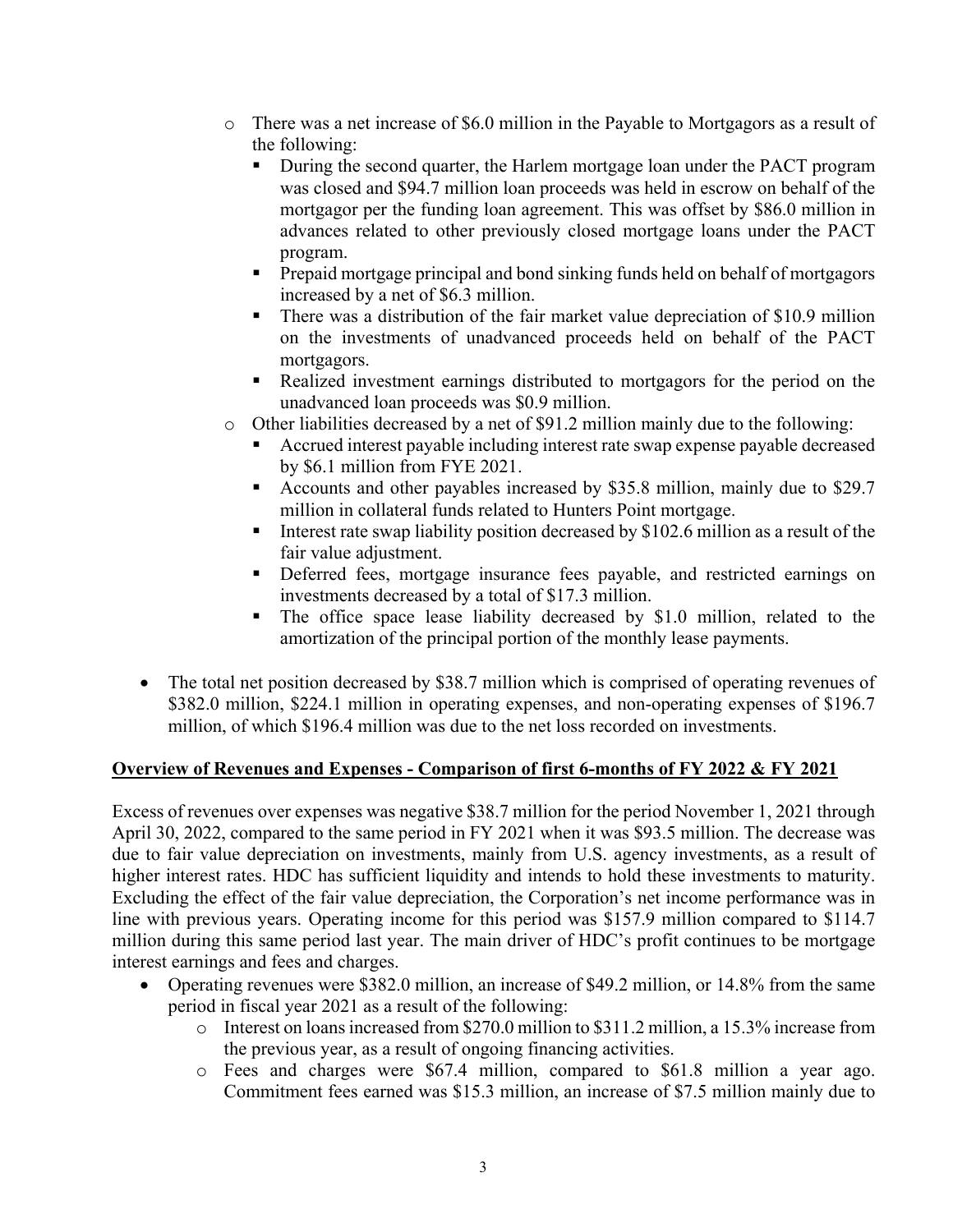higher fees collected on loans closed during the period. However, deferred construction and bond financing fees decreased by \$5.2 million. This decrease is due to changes in the policy regarding how HDC charges interest on closed loans. HDC now charges interest on the full mortgage loan amount in lieu of collecting deferred construction fees. In the first six months of FY 2022, the Corporation recognized \$16.5 million of earnings related to the purchase of the residual interest on the City Loan Participation Agreements, an increase of \$1.1 million from a year ago. Loan satisfaction fees earned was \$1.6 million compared to \$0.3 million from a year ago. Other loan servicing related fees increased by a net of \$0.9 million.

- o Income on the Mitchell Lama loan participation programs increased by \$2.4 million, from principal payments on four loans in the portfolio.
- o There was a minimal increase in other income.
- Operating expenses increased by \$5.9 million or 2.7% compared to the same period in FY 2021 as a result of the following:
	- $\circ$  Bond and debt obligation interest and amortization for the first six months of fiscal year 2022 was \$189.7 million, an increase of \$7.4 million from a year ago. This includes a \$6.0 million increase in bond and other debt obligations interest expense, and a \$0.8 million increase in interest rate swap expense.
	- o Debt issuance costs at the end of the second quarter were \$9.3 million, compared to \$12.7 million from a year ago.
	- o Trustee and other fees at the end of the second quarter were \$6.3 million, compared to \$5.7 million from a year ago.
	- o Corporate operating expenses were \$2.7 million, a \$0.2 million increase from a year ago.
	- o Salaries and related expenses were \$16.1 million, an increase of \$1.0 million or 6.4% compared to the same period last year.
- Total non-operating expenses net of revenues, which are mainly comprised of investment earnings and the fair market valuation was negative \$196.7 million.
	- o Realized investment earnings were \$23.5 million, a decrease of \$3.0 million over the same period last year. The decrease was attributable to lower funds under management.
	- o The fair market value depreciation on the investment portfolio at the end of the second quarter was marked down by \$219.9 million compared to a depreciation of \$47.4 million for the same period a year ago.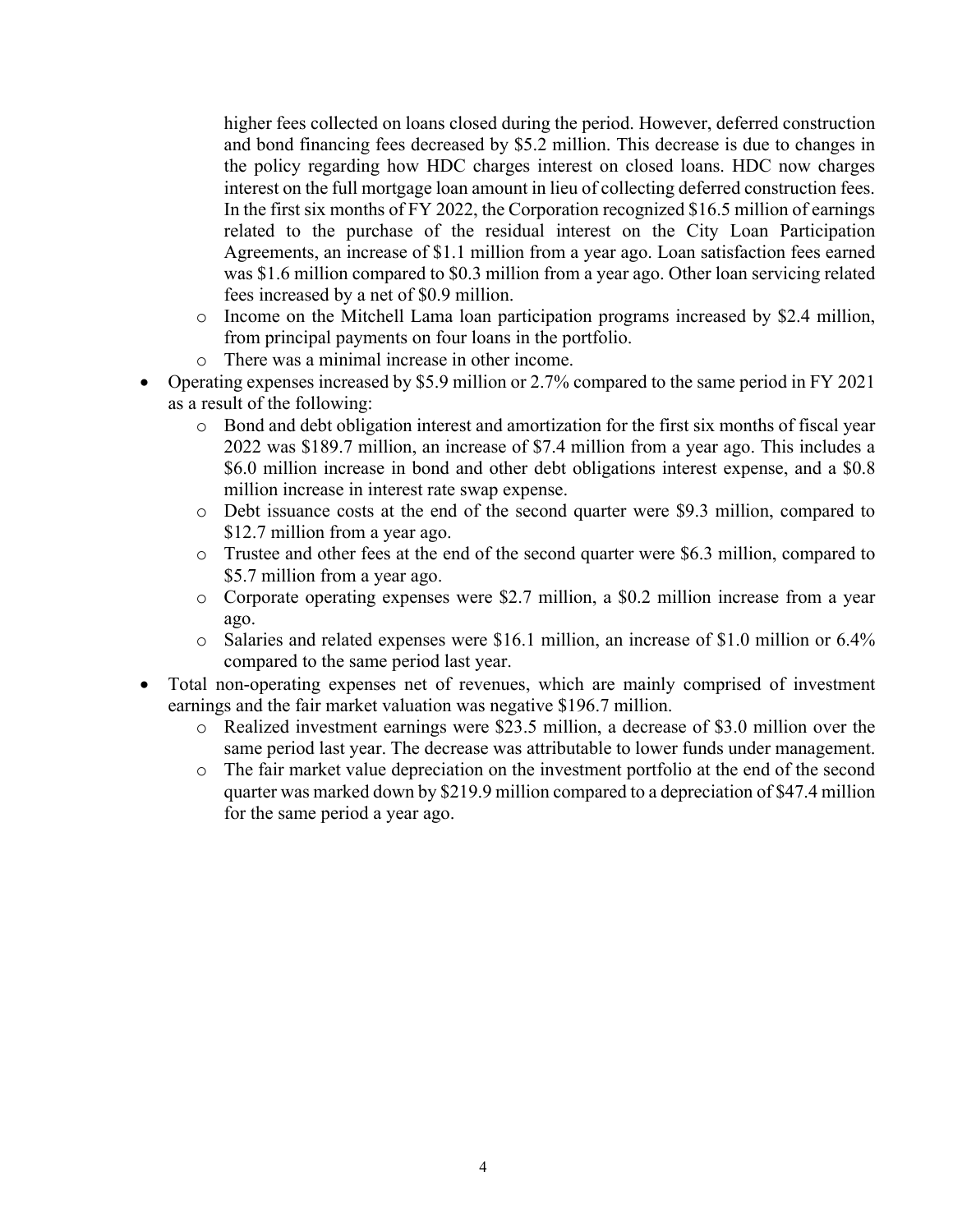# NYC Housing Development Corporation 05/14/22 and Subsidiaries **Page:** 1 Net Position Summary Current Period APR-22 Unaudited

Program=Total Net of Fiduciary Funds *(in thousands)*

|                                                                                                 | April 30, 2022           | October 31, 2021   |               | Change                   |
|-------------------------------------------------------------------------------------------------|--------------------------|--------------------|---------------|--------------------------|
| <b>Assets</b>                                                                                   |                          |                    |               |                          |
| <b>Current Assets:</b>                                                                          |                          |                    |               |                          |
| Cash                                                                                            | \$                       | \$                 | \$            |                          |
| Investments                                                                                     | 797,755                  | 671,370            |               | 126,385                  |
| Receivables:                                                                                    |                          |                    |               |                          |
| Mortgage loans                                                                                  | 469,810                  | 533,870            |               | (64,060)                 |
| Accrued interest                                                                                | 65,666                   | 54,327             |               | 11,339                   |
| <b>Notes</b>                                                                                    | 84,426                   | 39,220             |               | 45,206                   |
| Other                                                                                           | 6,399                    | 5,585              |               | 814                      |
| Total receivables                                                                               | 626,301                  | 633,002            |               | (6,701)                  |
| Leases and other capital assets                                                                 |                          | 2,027              |               | (2,027)                  |
| Other assets                                                                                    | 141                      | 2                  |               | 139                      |
| <b>Total Current Assets</b>                                                                     | 1,424,197                | 1,306,401          |               | 117,796                  |
| <b>Noncurrent Assets:</b>                                                                       |                          |                    |               |                          |
| Restricted cash                                                                                 | 15,622                   | 14,662             |               | 960                      |
| Restricted investments                                                                          | 3,360,221                | 4,232,382          |               | (872, 161)               |
| Purpose investments                                                                             | 17,320                   | 17,548             |               | (228)                    |
| Mortgage loans                                                                                  | 276,218                  | 324,317            |               | (48,099)                 |
| Restricted receivables:                                                                         |                          |                    |               |                          |
| Mortgage loans                                                                                  | 17,878,599               | 16,903,885         |               | 974,714                  |
| Mortgage loan participation - Federal Financing Bank                                            | 512,694                  | 469,345            |               | 43,349                   |
| Loan participation receivable - The City of NY                                                  | 458,606                  | 460,969            |               | (2,363)                  |
| Accrued interest                                                                                | 171,729                  | 141,532            |               | 30,197                   |
| <b>Notes</b>                                                                                    | 394,905                  | 433,960            |               | (39,055)                 |
| Other                                                                                           | 9,317                    | 8,995              |               | 322                      |
| Total restricted receivables                                                                    | 19,425,850               | 18,418,686         |               | 1,007,164                |
| Primary government/component unit receivable (payable)                                          | (844)                    | (1, 465)           |               | 621                      |
| Leases and other capital assets                                                                 | 2,119                    | 960                |               | 1,159                    |
| Derivative instrument interest rate swaps                                                       | 52,705                   |                    |               | 52,705                   |
| Other assets                                                                                    | 37,709                   | 38,706             |               | (997)                    |
| <b>Total Noncurrent Assets</b>                                                                  | 23,186,920               | 23,045,796         |               | 141,124                  |
| <b>Total Assets</b>                                                                             | \$<br>24,611,117         | \$<br>24,352,197   | \$            | 258,920                  |
| <b>Deferred Outflows of Resources:</b>                                                          |                          |                    |               |                          |
|                                                                                                 |                          |                    |               |                          |
| Interest rate caps                                                                              | 449                      | 449                |               |                          |
| Deferred loss on early retirement of debt                                                       | 5,474                    | 3,328              |               | 2,146                    |
| Deferred outflows related to pension                                                            | 2,161                    | 4,161              |               | (2,000)                  |
| Deferred outflows related to OPEB plan                                                          | 1,138                    | 1,138              |               |                          |
| Deferred outflows related to interest rate swaps<br><b>Total Deferred Outflows of Resources</b> | \$<br>4,024<br>13,246 \$ | 106,656<br>115,732 | $\frac{1}{2}$ | (102, 632)<br>(102, 486) |
| <b>Total Assets and Deferred Outflows of Resources</b>                                          | \$<br>24,624,363         | 24,467,929<br>\$   | \$            | 156,434                  |
|                                                                                                 |                          |                    |               |                          |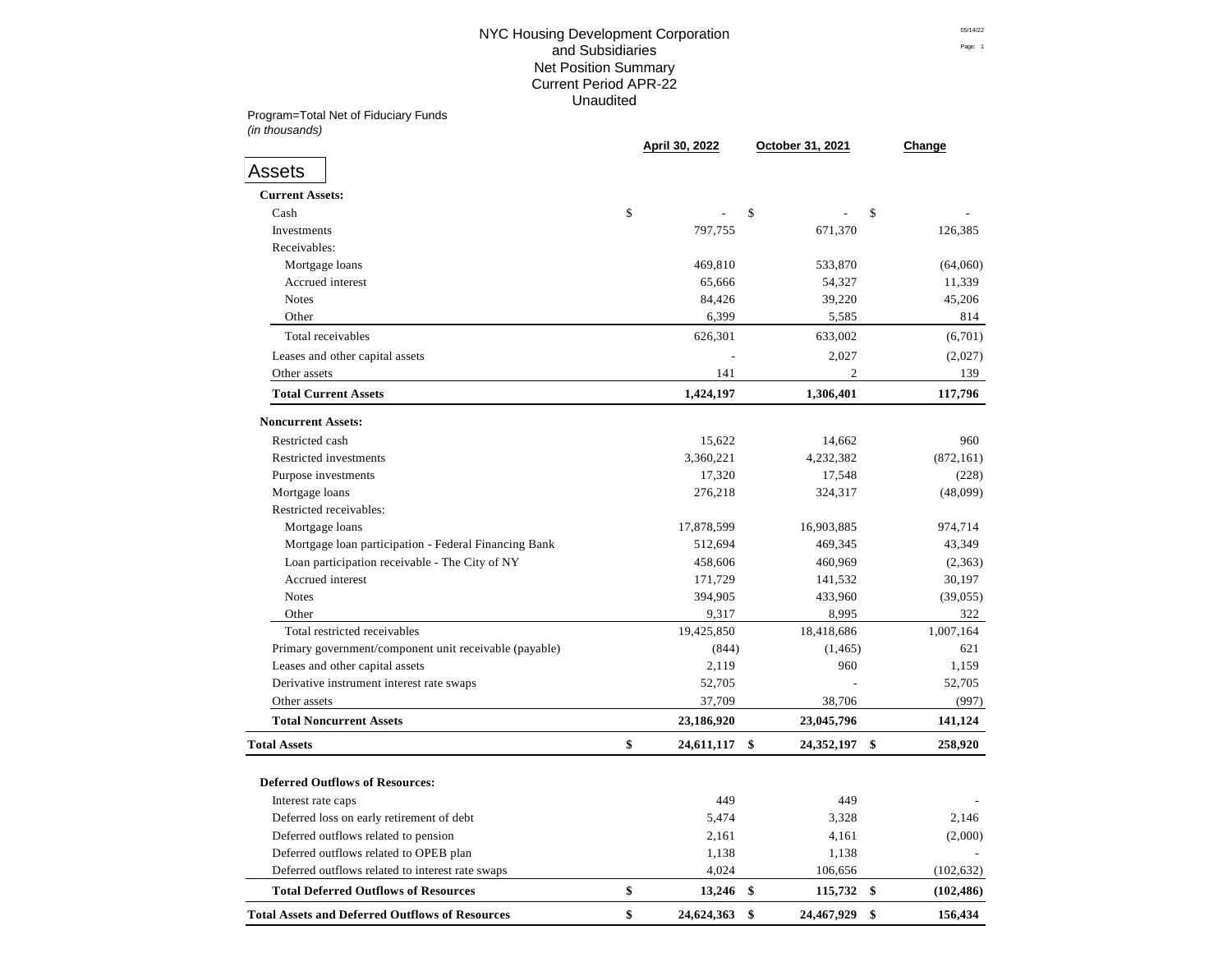# NYC Housing Development Corporation **Distribution** 05/14/22 and Subsidiaries Page: 2 Net Position Summary Prints and Summary Prints and Summary Prints and Summary Prints and Summary Prints and Su Current Period APR-22 Unaudited

Program=Total Net of Fiduciary Funds *(in thousands)*

|                                                                          | April 30, 2022      | October 31, 2021 | Change                       |
|--------------------------------------------------------------------------|---------------------|------------------|------------------------------|
| <b>Liabilities and Net Position</b>                                      |                     |                  |                              |
| <b>Current Liabilities:</b>                                              |                     |                  |                              |
| Bonds payable (net)                                                      | \$<br>647,105 \$    | 680,287          | $\mathbb{S}$<br>(33, 182)    |
| Debt obligations payable                                                 | 986                 | 966              | 20                           |
| Loan participation payable to Federal Financing Bank                     | 6,080               | 5,592            | 488                          |
| Accrued interest payable                                                 | 142,413             | 148,531          | (6,118)                      |
| Restricted earnings on investments                                       | 21,641              | 22,386           | (745)                        |
| Accounts and other payables                                              | 258,000             | 222,163          | 35,837                       |
| Lease liability                                                          | 1,217               | 2,027            | (810)                        |
| <b>Total Current Liabilities</b>                                         | 1,077,442           | 1,081,952        | (4,510)                      |
| <b>Noncurrent Liabilities:</b>                                           |                     |                  |                              |
| Bonds and debt obligations payable:                                      |                     |                  |                              |
| Bonds payable (net)                                                      | 13,668,732          | 13,617,832       | 50,900                       |
| Debt obligations payable                                                 | 221,145             | 221,644          | (499)                        |
| Loan participation payable to Federal Financing Bank                     | 512,680             | 469,331          | 43,349                       |
| Payable to The City of New York:                                         |                     |                  |                              |
| Loan participation due to The City of New York                           | 458,606             | 460,969          | (2,363)                      |
| Housing finance fund (Section 661)                                       | 3,723,381           | 3,546,395        | 176,986                      |
| Others                                                                   | 124,002             | 132,072          | (8,070)                      |
| Payable to mortgagors                                                    | 441,742             | 435,739          | 6,003                        |
| Net pension liability                                                    | 3,840               | 3,840            |                              |
| Post employment benefits payable                                         | 9,229               | 9,229            |                              |
| Derivative instrument interest rate swaps                                | 11,978              | 106,656          | (94, 678)                    |
| Lease liability                                                          |                     | 178              | (178)                        |
| Unearned revenues and other liabilities                                  | 644,253             | 660,765          | (16,512)                     |
| Due to the United States Government                                      | 375                 | 375              |                              |
| <b>Total Noncurrent Liabilities</b>                                      | 19,819,963          | 19,665,025       | 154,938                      |
| <b>Total Liabilities</b>                                                 | 20,897,405          | 20,746,977       | 150,428                      |
| <b>Deferred Inflows of Resources:</b>                                    |                     |                  |                              |
| Deferred inflows from pension                                            | 6,665               | 6,665            |                              |
| Deferred inflows from OPEB                                               | 9,028               | 9,028            |                              |
| Interest rate swap fair value                                            | 44,751              |                  | 44,751                       |
| <b>Total Deferred Inflows of Resources</b>                               | 60,444              | 15,693           | 44,751                       |
| <b>Net Position:</b>                                                     |                     |                  |                              |
| Restricted for bond obligations                                          | 3,082,983           | 2,966,564        | 116,419                      |
| Restricted for insurance requirement and others                          | 98,940              | 101,092          | (2,152)                      |
| Unrestricted                                                             | 484,591             | 637,603          | (153, 012)                   |
| <b>Total Net Position</b>                                                | 3,666,514           | 3,705,259        | (38, 745)                    |
| <b>Total Liabilities, Deferred Inflows of Resources and Net Position</b> | \$<br>24,624,363 \$ | 24,467,929       | $\boldsymbol{\$}$<br>156,434 |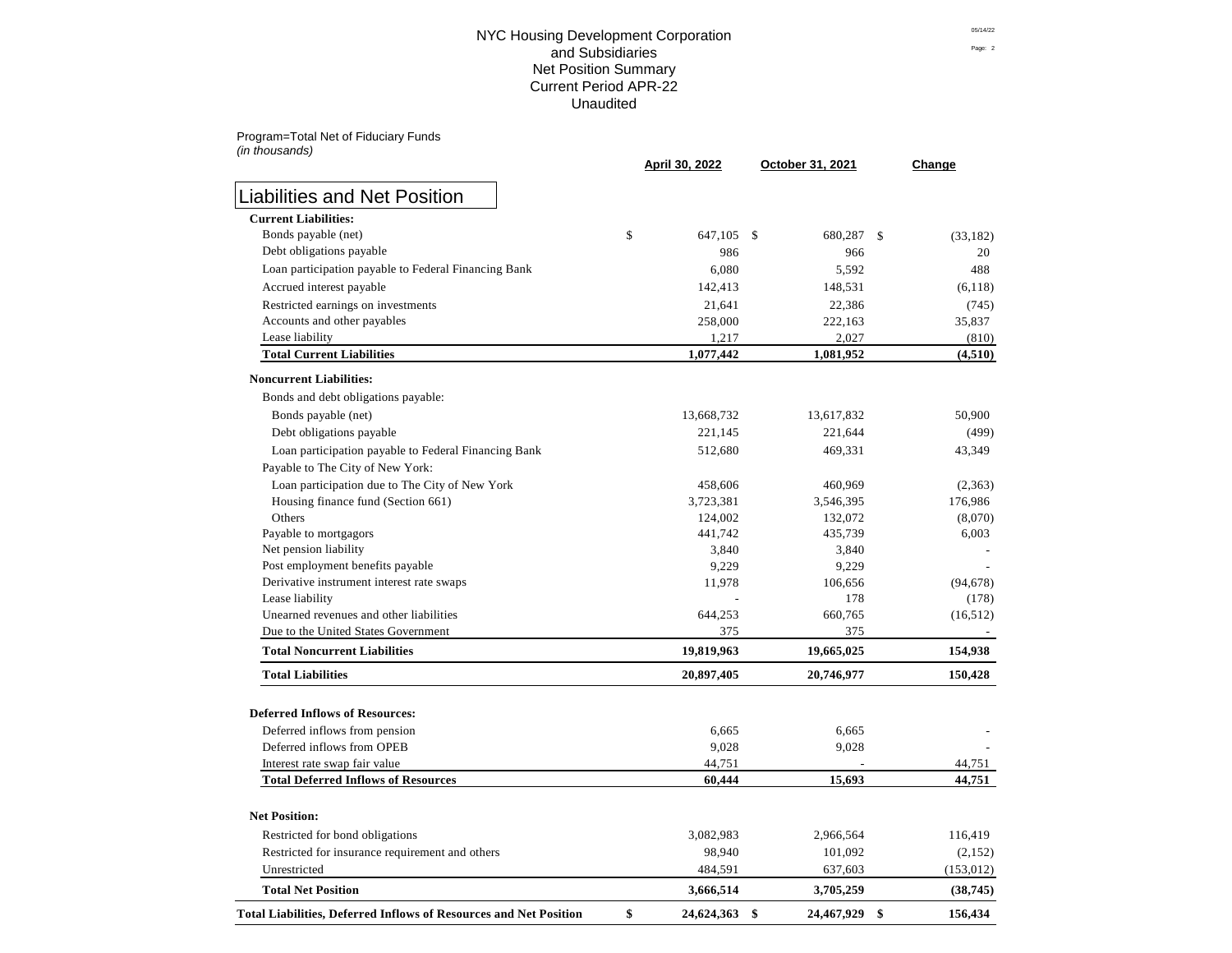# NYC Housing Development Corporation (Net of FA)  $\frac{0.5714/22}{P_{\text{Page 1}}}$ and Subsidiaries Statement of Revenue and Expenses Summary Current Period APR-22 Unaudited

Program=Total Net of Fiduciary Funds

*(in thousands)*

|                                                        | Q2 FY 2022<br>$(11/01/21 - 04/30/22)$ |            | Q2 FY 2021<br>$(11/01/20-04/30/21)$ | Change        |
|--------------------------------------------------------|---------------------------------------|------------|-------------------------------------|---------------|
|                                                        |                                       |            |                                     |               |
| <b>Operating Revenues</b>                              |                                       |            |                                     |               |
| Interest on loans                                      | \$                                    | 311,175    | 269,995<br><sup>\$</sup>            | 41,180<br>-S  |
| Fees and charges                                       |                                       | 67,382     | 61,804                              | 5,578         |
| Income on loan participation interests                 |                                       | 2,720      | 304                                 | 2,416         |
| Other                                                  |                                       | 696        | 713                                 | (17)          |
| <b>Total Operating Revenues</b>                        |                                       | 381,973    | 332,816                             | 49,157        |
| <b>Operating Expenses</b>                              |                                       |            |                                     |               |
| Interest and amortization of bond premium and discount |                                       | 189,682    | 182,262                             | 7,420         |
| Salaries and related expenses                          |                                       | 16,064     | 15,095                              | 969           |
| Trustees' and other fees                               |                                       | 6,336      | 5,650                               | 686           |
| Bond issuance costs                                    |                                       | 9,299      | 12,679                              | (3,380)       |
| Corporate operating expenses                           |                                       | 2,686      | 2,474                               | 212           |
| <b>Total Operating Expenses</b>                        |                                       | 224,067    | 218,160                             | 5,907         |
| <b>Operating Income</b>                                |                                       | 157,906    | 114,656                             | 43,250        |
| Non-operating Revenues (Expenses)                      |                                       |            |                                     |               |
| Earnings on investments                                |                                       | 23,520     | 26,586                              | (3,066)       |
| Unrealized gain (loss) on investment FMV               |                                       | (219,909)  | (47, 413)                           | (172, 496)    |
| Loss on early retirement of debt                       |                                       |            |                                     |               |
| Other non-operating revenues (expenses), net           |                                       | (844)      | (833)                               | (11)          |
| <b>Transfers from Custodial Funds</b>                  |                                       | 582        | 535                                 | 47            |
| Operating transfers from REMIC Subsidiary              |                                       |            |                                     |               |
| Other                                                  |                                       |            |                                     |               |
| <b>Total Non-operating Revenues (Expenses)</b>         |                                       | (196, 651) | (21, 125)                           | (175, 526)    |
| <b>Net Income</b>                                      |                                       | (38, 745)  | 93,531                              | (132, 276)    |
| Capital transfers                                      |                                       |            |                                     |               |
| <b>Change in Net Position</b>                          |                                       | (38, 745)  | 93,531                              | (132, 276)    |
| Total net position - beginning of year                 |                                       | 3,705,259  | 3,417,938                           | 287,321       |
| <b>Total Net Position - End of Year</b>                | \$                                    | 3,666,514  | \$<br>3,511,469                     | \$<br>155,045 |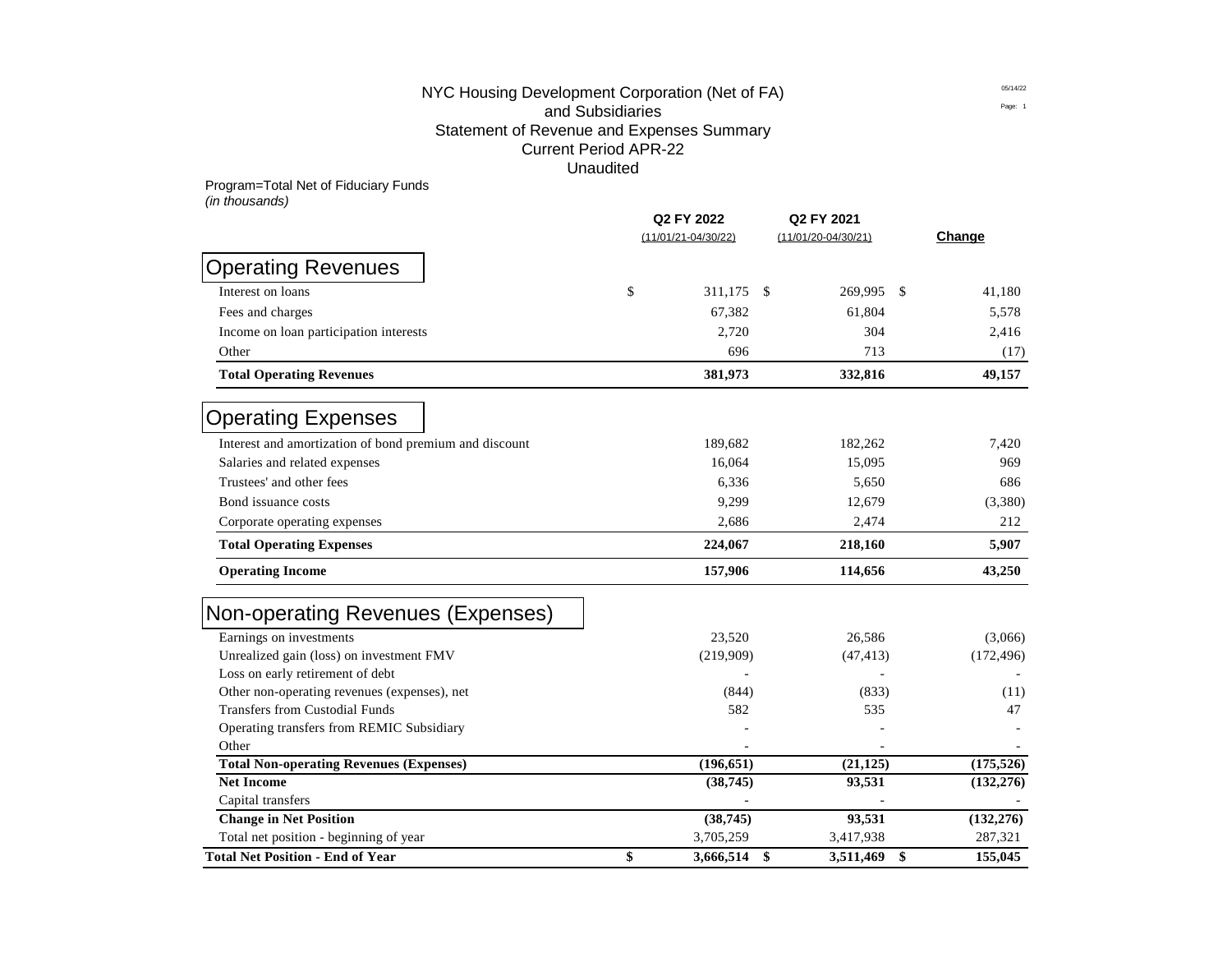## NYC Housing Development Corporation (Net of FA) **DESITENT** 05/14/22 Net Position Summary Page: 1 Current Period APR-22 Unaudited

Program=Total HDC NET *(in thousands)*

|                                                                                | April 30, 2022   | October 31, 2021         | Change                         |
|--------------------------------------------------------------------------------|------------------|--------------------------|--------------------------------|
| Assets                                                                         |                  |                          |                                |
| <b>Current Assets:</b>                                                         |                  |                          |                                |
| Cash                                                                           | \$               | \$                       | \$                             |
| Investments                                                                    | 797,755          | 671,370                  | 126,385                        |
| Receivables:                                                                   |                  |                          |                                |
| Mortgage loans                                                                 | 469,810          | 533,870                  | (64,060)                       |
| Accrued interest                                                               | 65,665           | 54,326                   | 11,339                         |
| <b>Notes</b>                                                                   | 84,426           | 39,220                   | 45,206                         |
| Other                                                                          | 6,399            | 5,585                    | 814                            |
| Total receivables                                                              | 626,300          | 633,001                  | (6,701)                        |
| Leases and other capital assets                                                |                  | 2,027                    | (2,027)                        |
| Other assets                                                                   | 141              | 2                        | 139                            |
| <b>Total Current Assets</b>                                                    | 1,424,196        | 1,306,400                | 117,796                        |
| <b>Noncurrent Assets:</b>                                                      |                  |                          |                                |
| Restricted cash                                                                | 15,620           | 14,657                   | 963                            |
| Restricted investments                                                         | 3,205,190        | 4,069,253                | (864,063)                      |
| Purpose investments                                                            | 17,320           | 17,548                   | (228)                          |
| Mortgage loans                                                                 | 276,218          | 324,317                  | (48,099)                       |
| Restricted receivables:                                                        |                  |                          |                                |
| Mortgage loans                                                                 | 17,777,971       | 16,796,100               | 981,871                        |
| Mortgage loan participation - Federal Financing Bank                           | 512,694          | 469,345                  | 43,349                         |
| Loan participation receivable - The City of NY                                 | 458,606          | 460,969                  | (2,363)                        |
| Accrued interest                                                               | 171,729          | 141,533                  | 30,196                         |
| <b>Notes</b>                                                                   | 394,905          | 433,960                  | (39,055)                       |
| Other                                                                          | 9,317            | 8,995                    | 322                            |
| Total restricted receivables                                                   | 19,325,222       | 18,310,902               | 1,014,320                      |
| Primary government/component unit receivable (payable)                         | (794)            | (1,420)                  | 626                            |
| Leases and other capital assets                                                | 2,119            | 960                      | 1,159                          |
| Derivative instrument interest rate swaps                                      | 52,705           |                          | 52,705                         |
| Other assets                                                                   | 37,709           | 38,705                   | (996)                          |
| <b>Total Noncurrent Assets</b>                                                 | 22,931,309       | 22,774,922               | 156,387                        |
|                                                                                | \$<br>24,355,505 | \$<br>24,081,322         | \$<br>274,183                  |
| <b>Total Assets</b>                                                            |                  |                          |                                |
| <b>Deferred Outflows of Resources:</b>                                         |                  |                          |                                |
| Interest rate caps                                                             | 449              | 449                      |                                |
| Deferred loss on early retirement of debt                                      | 5,474            | 3,329                    | 2,145                          |
| Deferred outflows related to pension<br>Deferred outflows related to OPEB plan | 2,161<br>1,138   | 4,161<br>1,138           | (2,000)                        |
| Deferred outflows related to interest rate swaps                               | 4,024            |                          |                                |
| <b>Total Deferred Outflows of Resources</b>                                    | \$<br>13,246     | 106,656<br>\$<br>115,733 | \$<br>(102, 632)<br>(102, 487) |
|                                                                                |                  |                          |                                |
| <b>Total Assets and Deferred Outflows of Resources</b>                         | \$<br>24,368,751 | \$<br>24, 197, 055       | \$<br>171,696                  |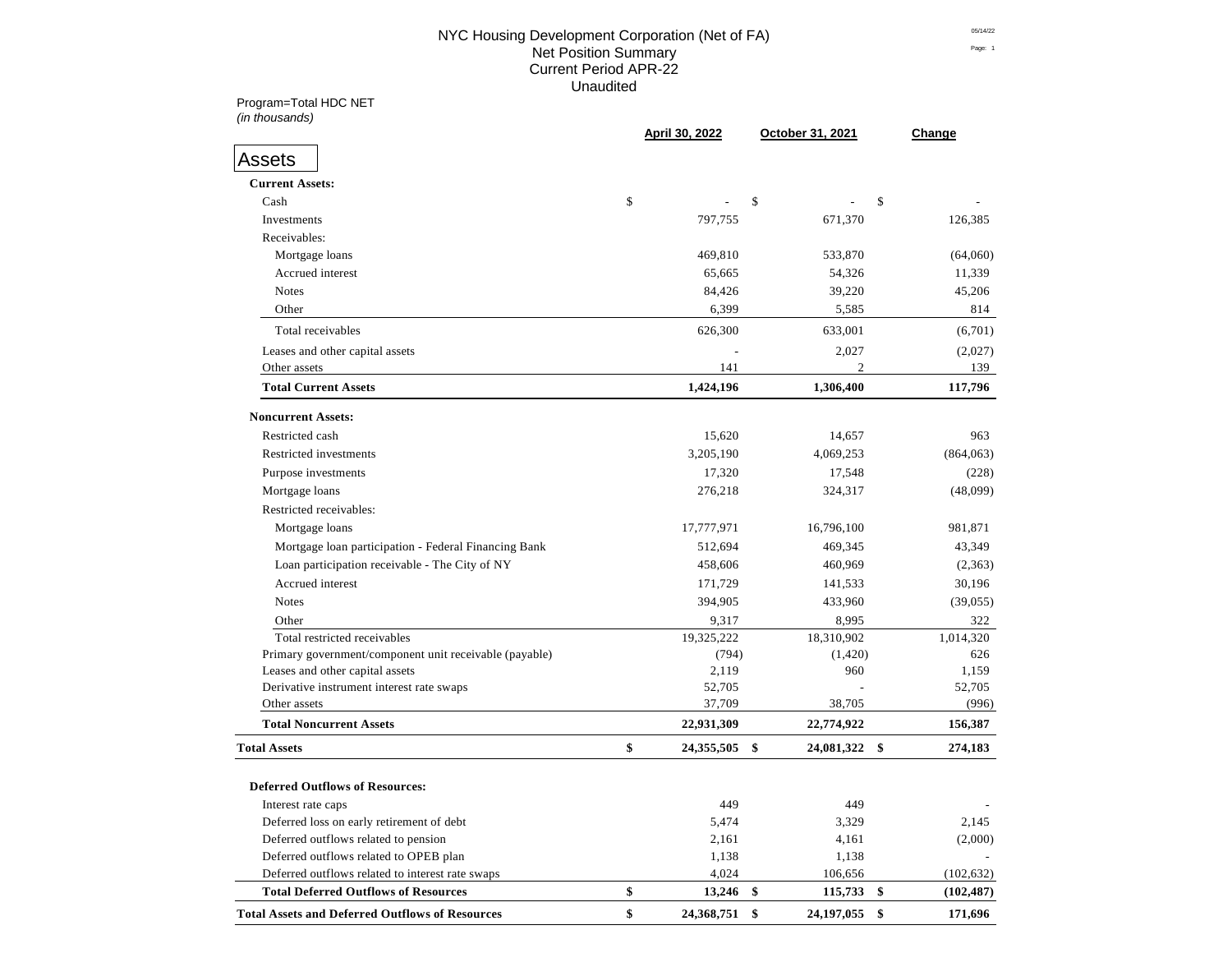### NYC Housing Development Corporation (Net of FA)  $^{05/14/22}$ Net Position Summary Page: 2 Current Period APR-22 Unaudited

Program=Total HDC NET

| (in thousands)                                                           | April 30, 2022   | October 31, 2021   | Change         |
|--------------------------------------------------------------------------|------------------|--------------------|----------------|
| <b>Liabilities and Net Position</b>                                      |                  |                    |                |
| <b>Current Liabilities:</b>                                              |                  |                    |                |
| Bonds payable (net)                                                      | \$<br>647,105    | \$<br>680,287      | (33,182)<br>\$ |
| Debt obligations payable                                                 | 986              | 966                | 20             |
| Loan participation payable to Federal Financing Bank                     | 6,080            | 5,592              | 488            |
| Accrued interest payable                                                 | 142,413          | 148,531            | (6,118)        |
| Restricted earnings on investments                                       | 21,641           | 22,387             | (746)          |
| Accounts and other payables                                              | 258,000          | 222,163            | 35,837         |
| Lease liability                                                          | 1,217            | 2,027              | (810)          |
| <b>Total Current Liabilities</b>                                         | 1,077,442        | 1,081,953          | (4,511)        |
| <b>Noncurrent Liabilities:</b>                                           |                  |                    |                |
| Bonds and debt obligations payable:                                      |                  |                    |                |
| Bonds payable (net)                                                      | 13,668,732       | 13,617,832         | 50,900         |
| Debt obligations payable                                                 | 221,145          | 221,643            | (498)          |
| Loan participation payable to Federal Financing Bank                     | 512,680          | 469,331            | 43,349         |
| Payable to The City of New York:                                         |                  |                    |                |
| Loan participation due to The City of New York                           | 458,606          | 460,969            | (2,363)        |
| Housing finance fund (Section 661)                                       | 3,723,381        | 3,546,395          | 176,986        |
| Others                                                                   | 19,001           | 19,001             |                |
| Payable to mortgagors                                                    | 441,742          | 435,739            | 6,003          |
| Net pension liability                                                    | 3,840            | 3,840              |                |
| Post employment benefits payable                                         | 9,229            | 9,229              |                |
| Derivative instrument interest rate swaps                                | 11,978           | 106,656            | (94, 678)      |
| Lease liability                                                          |                  | 178                | (178)          |
| Unearned revenues and other liabilities                                  | 644,253          | 660,766            | (16,513)       |
| Due to the United States Government                                      | 375              | 375                |                |
| <b>Total Noncurrent Liabilities</b>                                      | 19,714,962       | 19,551,954         | 163,008        |
| <b>Total Liabilities</b>                                                 | 20,792,404       | 20,633,907         | 158,497        |
| <b>Deferred Inflows of Resources:</b>                                    |                  |                    |                |
| Deferred inflows from pension                                            | 6,665            | 6,665              |                |
| Deferred inflows from OPEB                                               | 9,028            | 9,028              |                |
| Interest rate swap fair value                                            | 44,751           |                    | 44,751         |
| <b>Total Deferred Inflows of Resources</b>                               | 60,444           | 15,693             | 44,751         |
| <b>Net Position:</b>                                                     |                  |                    |                |
| Restricted for bond obligations                                          | 3,083,451        | 2,966,647          | 116,804        |
| Unrestricted                                                             | 432,452          | 580,808            | (148, 356)     |
| <b>Total Net Position</b>                                                | 3,515,903        | 3,547,455          | (31,552)       |
| <b>Total Liabilities, Deferred Inflows of Resources and Net Position</b> | \$<br>24,368,751 | \$<br>24, 197, 055 | \$<br>171,696  |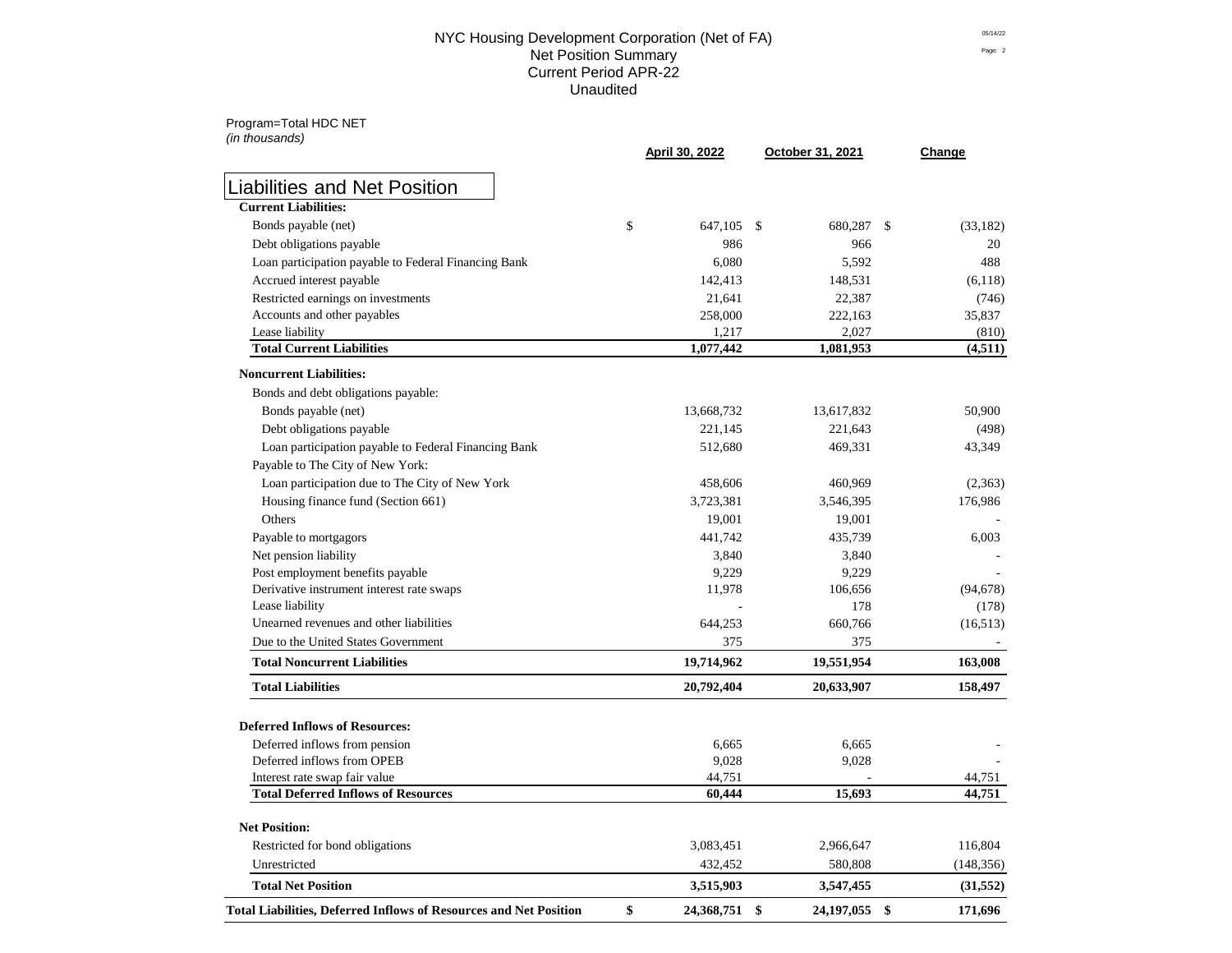# NYC Housing Development Corporation (Net of FA)  $^{05/14/22}$ Statement of Revenue and Expenses Summary **Expenditure Statement of Rege:** 3 Current Period APR-22 Unaudited

Program=Total HDC NET *(in thousands)*

|                                                        | Q2 FY 2022 |                         | Q2 FY 2021              |           |      |            |
|--------------------------------------------------------|------------|-------------------------|-------------------------|-----------|------|------------|
|                                                        |            | $(11/01/21 - 04/30/22)$ | $(11/01/20 - 04/30/21)$ |           |      | Change     |
| <b>Operating Revenues</b>                              |            |                         |                         |           |      |            |
| Interest on loans                                      | \$         | 311,170 \$              |                         | 269,991   | - \$ | 41,179     |
| Fees and charges                                       |            | 64,833                  |                         | 59,509    |      | 5,324      |
| Income on loan participation interests                 |            | 2,720                   |                         | 304       |      | 2,416      |
| Other                                                  |            | 676                     |                         | 714       |      | (38)       |
| <b>Total Operating Revenues</b>                        |            | 379,399                 |                         | 330,518   |      | 48,881     |
| <b>Operating Expenses</b>                              |            |                         |                         |           |      |            |
| Interest and amortization of bond premium and discount |            | 189,682                 |                         | 182,262   |      | 7,420      |
| Salaries and related expenses                          |            | 16,064                  |                         | 15,095    |      | 969        |
| Trustees' and other fees                               |            | 6,336                   |                         | 5,616     |      | 720        |
| Bond issuance costs                                    |            | 9,299                   |                         | 12,679    |      | (3,380)    |
| Corporate operating expenses                           |            | 2,686                   |                         | 2,474     |      | 212        |
| <b>Total Operating Expenses</b>                        |            | 224,067                 |                         | 218,126   |      | 5,941      |
| <b>Operating Income</b>                                |            | 155,332                 |                         | 112,392   |      | 42,940     |
| Non-operating Revenues (Expenses)                      |            |                         |                         |           |      |            |
| Earnings on investments                                |            | 22,116                  |                         | 24,769    |      | (2,653)    |
| Unrealized gain (loss) on investment FMV               |            | (209, 047)              |                         | (47, 135) |      | (161, 912) |
| Other non-operating revenues (expenses), net           |            | (843)                   |                         | (833)     |      | (10)       |
| <b>Transfers from Subsidiary</b>                       |            | 308                     |                         | 290       |      | 18         |
| <b>Transfers from Custodial Funds</b>                  |            | 582                     |                         | 535       |      | 47         |
| <b>Total Non-operating Revenues (Expenses)</b>         |            | (186, 884)              |                         | (22, 374) |      | (164, 510) |
| <b>Net Income</b>                                      |            | (31, 552)               |                         | 90,018    |      | (121, 570) |
| Capital transfers                                      |            |                         |                         |           |      |            |
| <b>Change in Net Position</b>                          |            | (31, 552)               |                         | 90,018    |      | (121,570)  |
| Total net position - beginning of year                 |            | 3,547,455               |                         | 3,266,629 |      | 280,826    |
| <b>Total Net Position - End of Year</b>                | \$         | 3,515,903               | \$                      | 3,356,647 | \$   | 159,256    |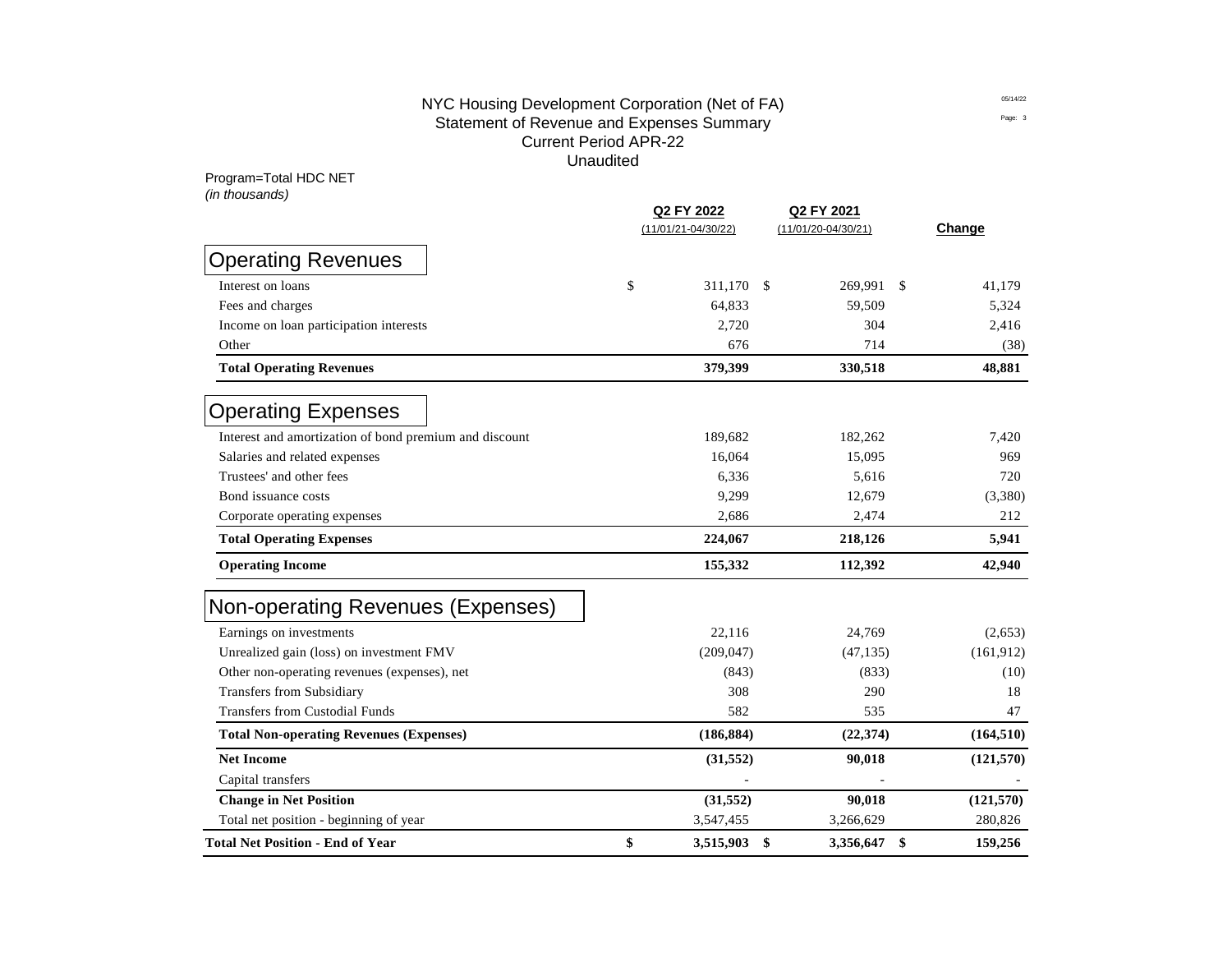# Housing Revenue Bond Program Prints and Assembly of the Contract of the Contract of the Contract of the Contract of the Contract of the Contract of the Contract of the Contract of the Contract of the Contract of the Contra Net Position Summary Page: 1 Current Period APR-22 Unaudited

Program=Total HRB **Q2 FY 2022 Q2 FY 2021**

|                                                                                   | April 30, 2022   | October 31, 2021             |                            | Change     |
|-----------------------------------------------------------------------------------|------------------|------------------------------|----------------------------|------------|
| <b>Assets</b>                                                                     |                  |                              |                            |            |
| <b>Current Assets:</b>                                                            |                  |                              |                            |            |
| Cash                                                                              | \$               | \$                           | \$                         |            |
| Investments                                                                       | 578,183          | 484,137                      |                            | 94,046     |
| Receivables:                                                                      |                  |                              |                            |            |
| Mortgage loans                                                                    | 448,275          | 466,399                      |                            | (18, 124)  |
| Accrued interest                                                                  | 47,635           | 34,104                       |                            | 13,531     |
| <b>Notes</b>                                                                      |                  |                              |                            |            |
| Other                                                                             | 29               | 29                           |                            |            |
| Total receivables                                                                 | 495,939          | 500,532                      |                            | (4,593)    |
| Other assets                                                                      | 141              |                              |                            | 141        |
| <b>Total Current Assets</b>                                                       | 1,074,263        | 984,669                      |                            | 89,594     |
| <b>Noncurrent Assets:</b>                                                         |                  |                              |                            |            |
| Restricted cash                                                                   | 8,531            | 6,453                        |                            | 2,078      |
| Restricted investments                                                            | 1,795,297        | 2,468,804                    |                            | (673, 507) |
| Purpose investments                                                               | 17,320           | 17,548                       |                            | (228)      |
| Mortgage loans                                                                    |                  |                              |                            |            |
| Restricted receivables:                                                           |                  |                              |                            |            |
| Mortgage loans                                                                    | 10,639,951       | 9,934,297                    |                            | 705,654    |
| Mortgage loan participation - Federal Financing Bank                              |                  |                              |                            |            |
| Loan participation receivable - The City of NY                                    | 458,606          | 460,969                      |                            | (2,363)    |
| Accrued interest                                                                  | 52,241           | 44,775                       |                            | 7,466      |
| <b>Notes</b>                                                                      |                  |                              |                            |            |
| Other                                                                             |                  |                              |                            |            |
| Total restricted receivables                                                      | 11,150,798       | 10,440,041                   |                            | 710,757    |
| Primary government/component unit receivable (payable)                            | 28,053           | 10,838                       |                            | 17,215     |
| Capital assets                                                                    |                  |                              |                            |            |
| Derivative instrument interest rate swaps                                         | 52,705           |                              |                            | 52,705     |
| Other assets                                                                      | 66               | 269                          |                            | (203)      |
| <b>Total Noncurrent Assets</b>                                                    | 13,052,770       | 12,943,953                   |                            | 108,817    |
| <b>Total Assets</b>                                                               | \$<br>14,127,033 | \$<br>13,928,622             | $\boldsymbol{\$}$          | 198,411    |
|                                                                                   |                  |                              |                            |            |
| <b>Deferred Outflows of Resources:</b>                                            |                  |                              |                            |            |
| Interest rate caps                                                                | 449              | 449                          |                            |            |
| Deferred loss on early retirement of debt<br>Deferred outflows related to pension |                  |                              |                            |            |
| Deferred outflows related to OPEB plan                                            |                  |                              |                            |            |
| Deferred outflows related to interest rate swaps                                  | 4,024            | 106,656                      |                            | (102, 632) |
| <b>Total Deferred Outflows of Resources</b>                                       | \$<br>4,473      | $\boldsymbol{\$}$<br>107,105 | \$                         | (102, 632) |
| <b>Total Assets and Deferred Outflows of Resources</b>                            | \$<br>14,131,506 | \$<br>14,035,727             | $\boldsymbol{\mathsf{\$}}$ | 95,779     |
|                                                                                   |                  |                              |                            |            |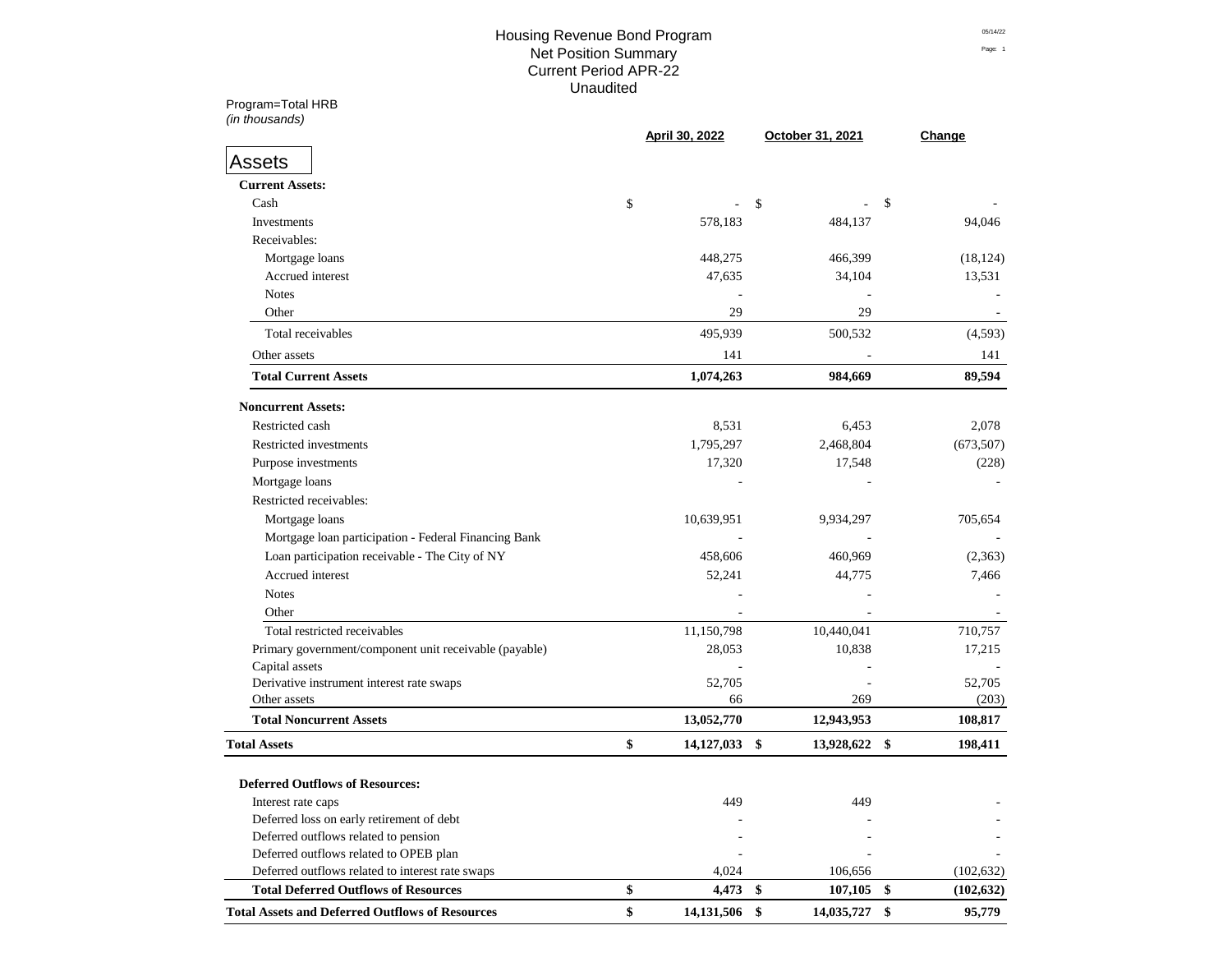#### Housing Revenue Bond Program Prints and Assembly of the Contract of the Contract of the Contract of the Contract of the Contract of the Contract of the Contract of the Contract of the Contract of the Contract of the Contra Net Position Summary Page: 2 Current Period APR-22 Unaudited

| (in thousands)                                                           | <b>April 30, 2022</b> | October 31, 2021            | Change       |  |
|--------------------------------------------------------------------------|-----------------------|-----------------------------|--------------|--|
| <b>Liabilities and Net Position</b>                                      |                       |                             |              |  |
| <b>Current Liabilities:</b>                                              |                       |                             |              |  |
| Bonds payable (net)                                                      | 548,680<br>\$         | 627,370 \$<br>$\mathcal{S}$ | (78,690)     |  |
| Debt obligations payable                                                 |                       |                             |              |  |
| Loan participation payable to Federal Financing Bank                     |                       |                             |              |  |
| Accrued interest payable                                                 | 124,690               | 126,273                     | (1,583)      |  |
| Restricted earnings on investments                                       | 49                    | 48                          |              |  |
| Accounts and other payables                                              | 161,868               | 132,211                     | 29,657       |  |
| <b>Total Current Liabilities</b>                                         | 835,287               | 885,902                     | (50,615)     |  |
| <b>Noncurrent Liabilities:</b>                                           |                       |                             |              |  |
| Bonds and debt obligations payable:                                      |                       |                             |              |  |
| Bonds payable (net)                                                      | 9,639,798             | 9,529,852                   | 109,946      |  |
| Debt obligations payable                                                 |                       |                             |              |  |
| Loan participation payable to Federal Financing Bank                     |                       |                             |              |  |
| Payable to The City of New York:                                         |                       |                             |              |  |
| Loan participation due to The City of New York                           | 458,606               | 460,969                     | (2,363)      |  |
| Others                                                                   |                       |                             |              |  |
| Payable to mortgagors                                                    | 1,830                 | 1,828                       | 2            |  |
| Post employment benefits payable                                         |                       |                             |              |  |
| Accounts and other payables                                              |                       |                             |              |  |
| Derivative instrument interest rate swaps                                | 11,978                | 106,656                     | (94, 678)    |  |
| Unearned revenues and other liabilities                                  | 615,611               | 628,498                     | (12, 887)    |  |
| Due to the United States Government                                      | 375                   | 375                         |              |  |
| <b>Total Noncurrent Liabilities</b>                                      | 10,728,198            | 10,728,178                  | 20           |  |
| <b>Total Liabilities</b>                                                 | 11,563,485            | 11,614,080                  | (50, 595)    |  |
| <b>Deferred Inflows of Resources:</b>                                    |                       |                             |              |  |
| Deferred inflows from pension                                            |                       |                             |              |  |
| Deferred inflows from OPEB                                               |                       |                             |              |  |
| Interest rate swap fair value                                            | 44,752                |                             | 44,752       |  |
| <b>Total Deferred Inflows of Resources</b>                               | 44,752                |                             | 44,752       |  |
| <b>Net Position:</b>                                                     |                       |                             |              |  |
| Restricted for bond obligations                                          | 2,523,269             | 2,421,647                   | 101,622      |  |
| Restricted for insurance requirement and others                          |                       |                             |              |  |
| Unrestricted                                                             |                       |                             |              |  |
| <b>Total Net Position</b>                                                | 2,523,269             | 2,421,647                   | 101,622      |  |
| <b>Total Liabilities, Deferred Inflows of Resources and Net Position</b> | \$<br>14,131,506      | \$<br>14,035,727            | \$<br>95,779 |  |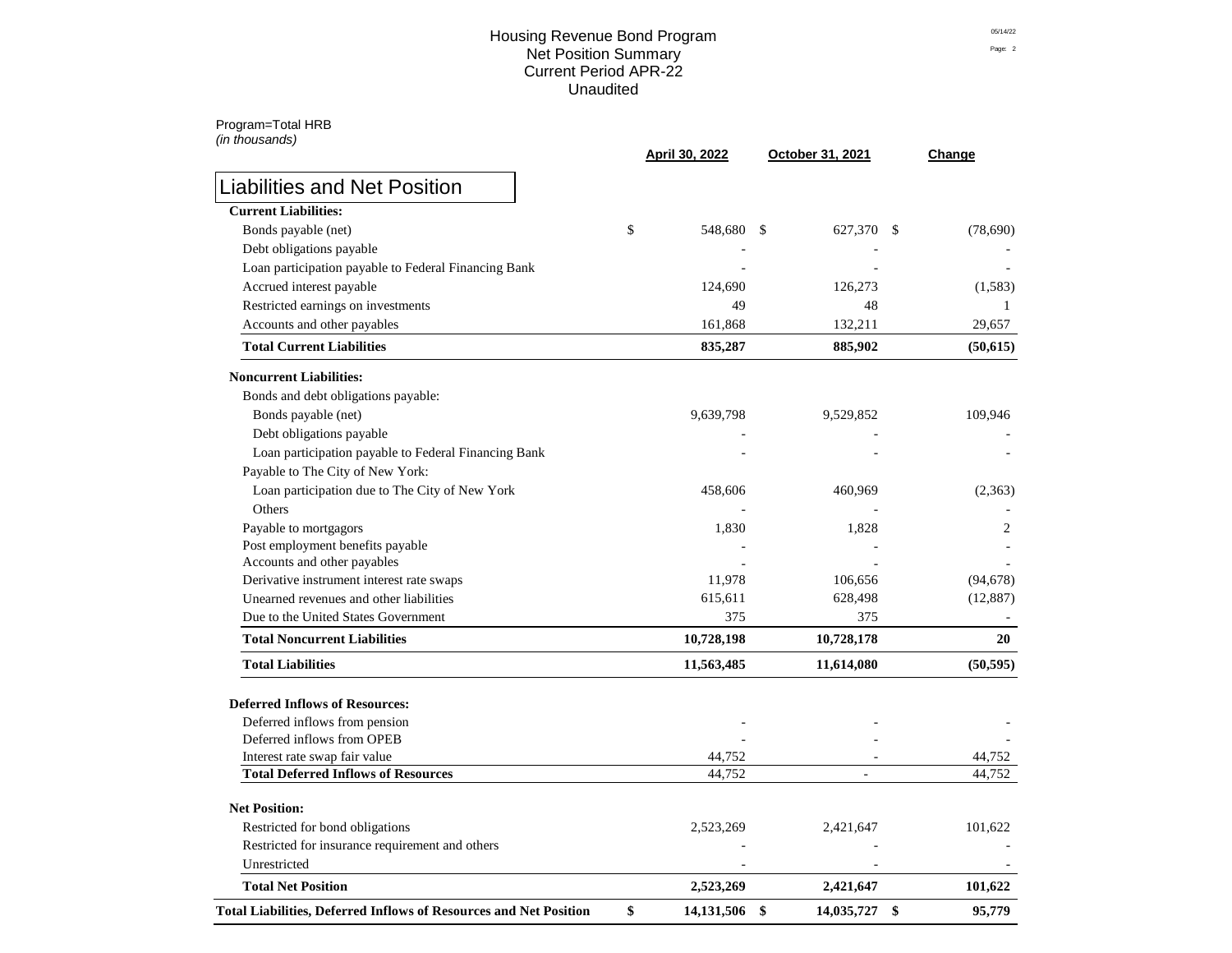# Housing Revenue Bond Program Prints and Allen and Allen and Prints and Prints and Prints and Prints and Prints Statement of Revenue and Expenses Summary **Expenditure Statement of Rege:** 1 Current Period APR-22 Unaudited

| Program=Total HRB<br>(in thousands)                    |                       |                       |            |           |
|--------------------------------------------------------|-----------------------|-----------------------|------------|-----------|
|                                                        | Q2 FY 2022            | Q2 FY 2021            |            |           |
|                                                        | $(11/01/21-04/30/22)$ | $(11/01/20-04/30/21)$ |            | Change    |
| <b>Operating Revenues</b>                              |                       |                       |            |           |
| Interest on loans                                      | \$<br>194,860         | -S                    | 163,320 \$ | 31,540    |
| Fees and charges                                       | 47,614                | 37,521                |            | 10,093    |
| Income on loan participation interests                 | 2,720                 |                       | 304        | 2,416     |
| Other                                                  | 171                   |                       | 227        | (56)      |
| <b>Total Operating Revenues</b>                        | 245,365               | 201,372               |            | 43,993    |
| <b>Operating Expenses</b>                              |                       |                       |            |           |
| Interest and amortization of bond premium and discount | 133,668               | 127,727               |            | 5,941     |
| Salaries and related expenses                          |                       |                       |            |           |
| Trustees' and other fees                               | 902                   |                       | 533        | 369       |
| Bond issuance costs                                    | 5,903                 | 9,643                 |            | (3,740)   |
| Corporate operating expenses                           |                       |                       |            |           |
| <b>Total Operating Expenses</b>                        | 140,473               | 137,903               |            | 2,570     |
| <b>Operating Income</b>                                | 104,892               | 63,469                |            | 41,423    |
| Non-operating Revenues (Expenses)                      |                       |                       |            |           |
| Earnings on investments                                | 14,331                | 16,478                |            | (2,147)   |
| Unrealized gain (loss) on investment FMV               | (93, 711)             | (19, 550)             |            | (74, 161) |
| Other non-operating revenues (expenses), net           | (62)                  |                       | (52)       | (10)      |
| Transfers to (HDC) Corporate Services Fund             | (14, 935)             | (6,636)               |            | (8,299)   |
| <b>Total Non-operating Revenues (Expenses)</b>         | (94, 377)             | (9,760)               |            | (84, 617) |
| <b>Net Income</b>                                      | 10,515                | 53,709                |            | (43, 194) |
| Capital transfers                                      | 91,107                | 78,764                |            | 12,343    |
| <b>Change in Net Position</b>                          | 101,622               | 132,473               |            | (30, 851) |
| Total net position - beginning of year                 | 2,421,647             | 2,117,599             |            | 304,048   |

**Total Net Position - End of Year \$ 2,523,269 \$ 2,250,072 \$ 273,197**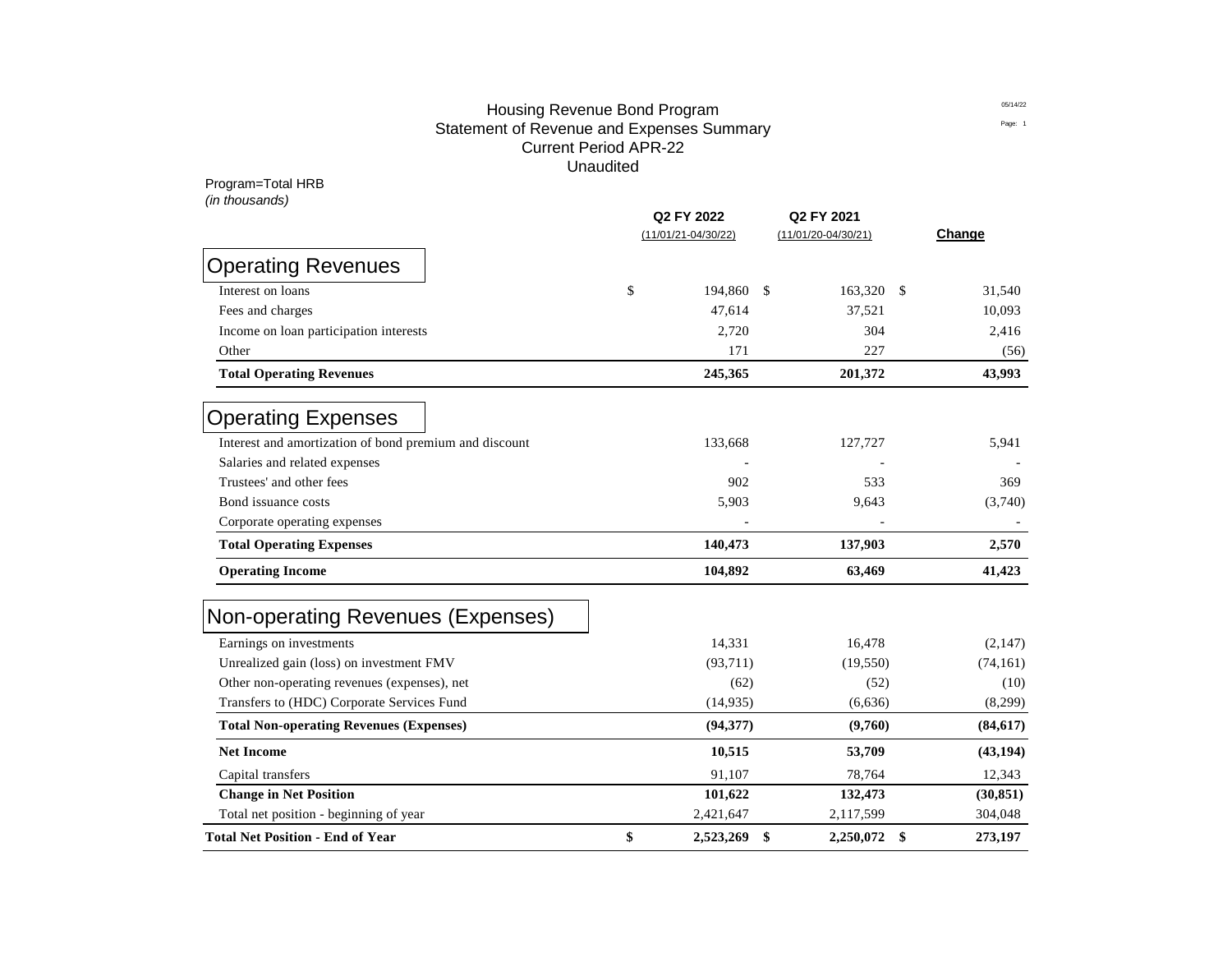# Housing Assistance Corporation Prints and Summary of the Context of the Context of the Context of the Context o **Net Position Summary** Page: 1 Current Period APR-22 Unaudited

Program=Total HAC **Q4 FY 2022 Q4 FY 2021**

| (in thousands)                                                | April 30, 2022                      | October 31, 2021                    | Change                               |
|---------------------------------------------------------------|-------------------------------------|-------------------------------------|--------------------------------------|
| <b>Assets</b>                                                 |                                     |                                     |                                      |
| <b>Current Assets:</b>                                        |                                     |                                     |                                      |
| Cash                                                          | \$                                  | \$                                  | \$                                   |
| Investments                                                   |                                     |                                     |                                      |
| Receivables:                                                  |                                     |                                     |                                      |
| Mortgage loans                                                |                                     |                                     |                                      |
| Accrued interest                                              |                                     |                                     |                                      |
| <b>Notes</b>                                                  |                                     |                                     |                                      |
| Other                                                         |                                     |                                     |                                      |
| Total receivables                                             | 1                                   | 1                                   |                                      |
| Other assets                                                  |                                     |                                     |                                      |
| <b>Total Current Assets</b>                                   | $\mathbf{1}$                        | $\mathbf{1}$                        |                                      |
| <b>Noncurrent Assets:</b>                                     |                                     |                                     |                                      |
| Restricted cash                                               | $\mathfrak{2}$                      |                                     | $\overline{2}$                       |
| Restricted investments                                        | 3,934                               | 5,228                               | (1,294)                              |
| Purpose investments                                           |                                     |                                     |                                      |
| Mortgage loans                                                |                                     |                                     |                                      |
| Restricted receivables:                                       |                                     |                                     |                                      |
| Mortgage loans                                                | 100,628                             | 107,785                             | (7,157)                              |
| Mortgage loan participation - Federal Financing Bank          |                                     |                                     |                                      |
| Loan participation receivable - The City of NY                |                                     |                                     |                                      |
| Accrued interest                                              |                                     |                                     |                                      |
| <b>Notes</b>                                                  |                                     |                                     |                                      |
| Other                                                         |                                     |                                     |                                      |
| Total restricted receivables                                  |                                     |                                     |                                      |
|                                                               | 100,628                             | 107,785                             | (7, 157)                             |
| Primary government/component unit receivable (payable)        | (31)                                | (26)                                | (5)                                  |
| Capital assets                                                |                                     |                                     |                                      |
| Other assets<br><b>Total Noncurrent Assets</b>                | $\overline{\phantom{a}}$<br>104,533 | $\overline{\phantom{a}}$<br>112,987 | $\overline{\phantom{a}}$<br>(8, 454) |
|                                                               |                                     |                                     |                                      |
| <b>Total Assets</b><br><b>Deferred Outflows of Resources:</b> | \$<br>104,534 \$                    | 112,988 \$                          | (8, 454)                             |
| Interest rate cap                                             |                                     |                                     |                                      |
| Deferred loss on early retirement of debt                     |                                     |                                     |                                      |
| Deferred outflows related to pension                          |                                     |                                     |                                      |
| Deferred outflows related to OPEB plan                        |                                     |                                     |                                      |
| Deferred outflows related to interest rate swaps              |                                     |                                     |                                      |
| <b>Total Deferred Outflows of Resources</b>                   | \$<br>$\blacksquare$                | \$<br>$\blacksquare$                | \$                                   |
| <b>Total Assets and Deferred Outflows of Resources</b>        | \$<br>104,534                       | \$<br>112,988                       | (8, 454)<br>\$                       |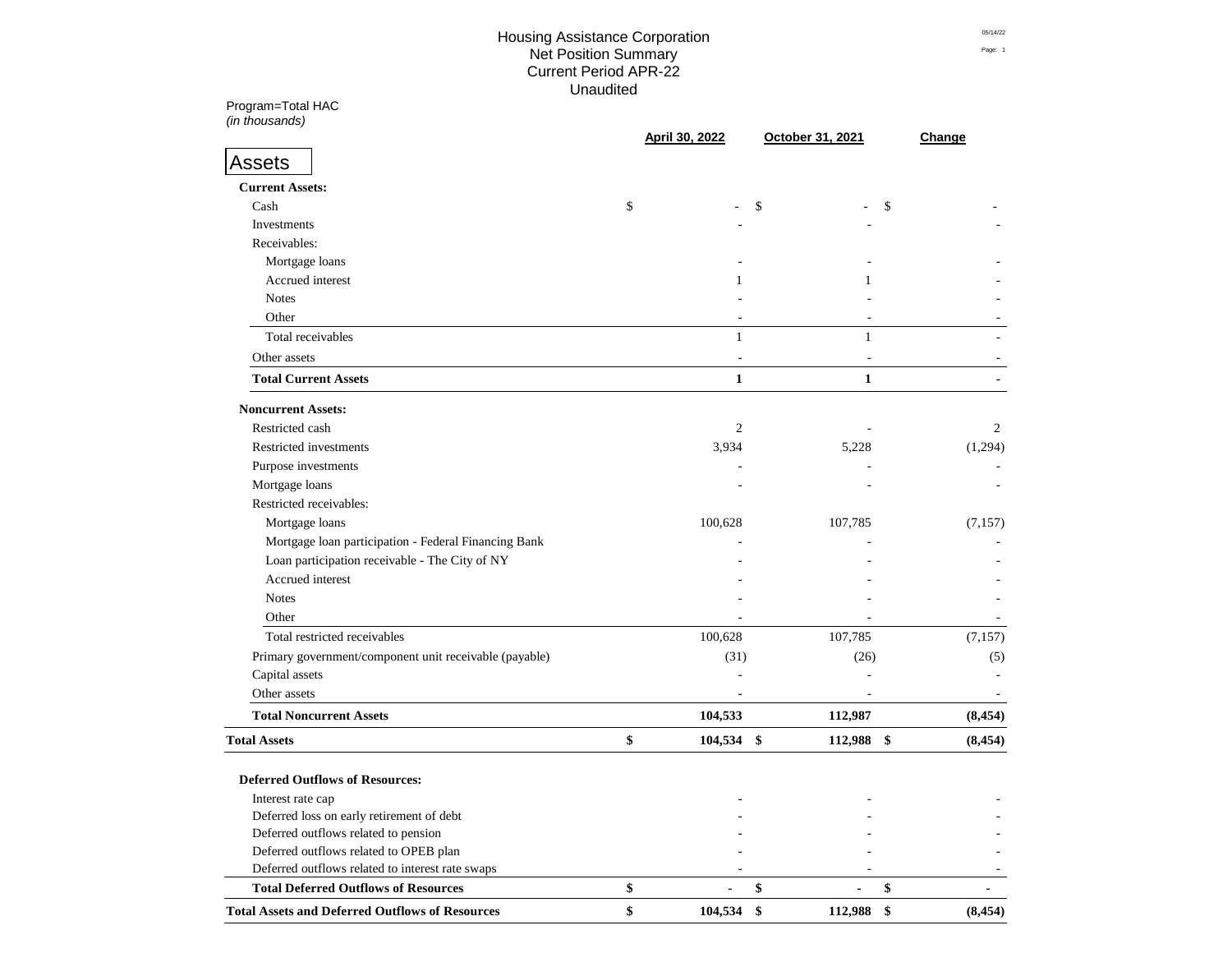### Housing Assistance Corporation Prints and Summary Contracts of the Contracts of the Contracts Net Position Summary Page: 2 Current Period APR-22 Unaudited

Program=Total HAC *(in thousands)*

|                                                                                    | April 30, 2022   | October 31, 2021 | Change   |
|------------------------------------------------------------------------------------|------------------|------------------|----------|
| <b>Liabilities and Net Position</b>                                                |                  |                  |          |
| <b>Current Liabilities:</b>                                                        |                  |                  |          |
| Bonds payable (net)                                                                | \$               | \$               | \$       |
| Debt obligations payable                                                           |                  |                  |          |
| Loan participation payable to Federal Financing Bank                               |                  |                  |          |
| Accrued interest payable                                                           |                  |                  |          |
| Restricted earnings on investments                                                 |                  |                  |          |
| Accounts and other payables                                                        |                  |                  |          |
| <b>Total Current Liabilities</b>                                                   |                  |                  |          |
| <b>Noncurrent Liabilities:</b>                                                     |                  |                  |          |
| Bonds and debt obligations payable:                                                |                  |                  |          |
| Bonds payable (net)                                                                |                  |                  |          |
| Debt obligations payable                                                           |                  |                  |          |
| Loan participation payable to Federal Financing Bank                               |                  |                  |          |
| Payable to The City of New York:                                                   |                  |                  |          |
| Loan participation due to The City of New York                                     |                  |                  |          |
| Others                                                                             | 105,001          | 113,071          | (8,070)  |
| Payable to mortgagors                                                              |                  |                  |          |
| Post employment benefits payable                                                   |                  |                  |          |
| Derivative instrument interest rate swaps                                          |                  |                  |          |
| Unearned revenues and other liabilities                                            |                  |                  |          |
| Due to the United States Government                                                |                  |                  |          |
| <b>Total Noncurrent Liabilities</b>                                                | 105,001          | 113,071          | (8,070)  |
| <b>Total Liabilities</b>                                                           | 105,001          | 113,071          | (8,070)  |
| <b>Deferred Inflows of Resources:</b>                                              |                  |                  |          |
| Deferred inflows from pension                                                      |                  |                  |          |
| Deferred inflows from OPEB                                                         |                  |                  |          |
| <b>Total Deferred Inflows of Resources</b>                                         |                  |                  |          |
| <b>Net Position:</b>                                                               |                  |                  |          |
|                                                                                    |                  | (83)             | (384)    |
| Restricted for bond obligations<br>Restricted for insurance requirement and others | (467)            |                  |          |
| Unrestricted                                                                       |                  |                  |          |
| <b>Total Net Position</b>                                                          | (467)            | (83)             | (384)    |
| <b>Total Liabilities, Deferred Inflows of Resources and Net Position</b>           | \$<br>104,534 \$ | 112,988 \$       | (8, 454) |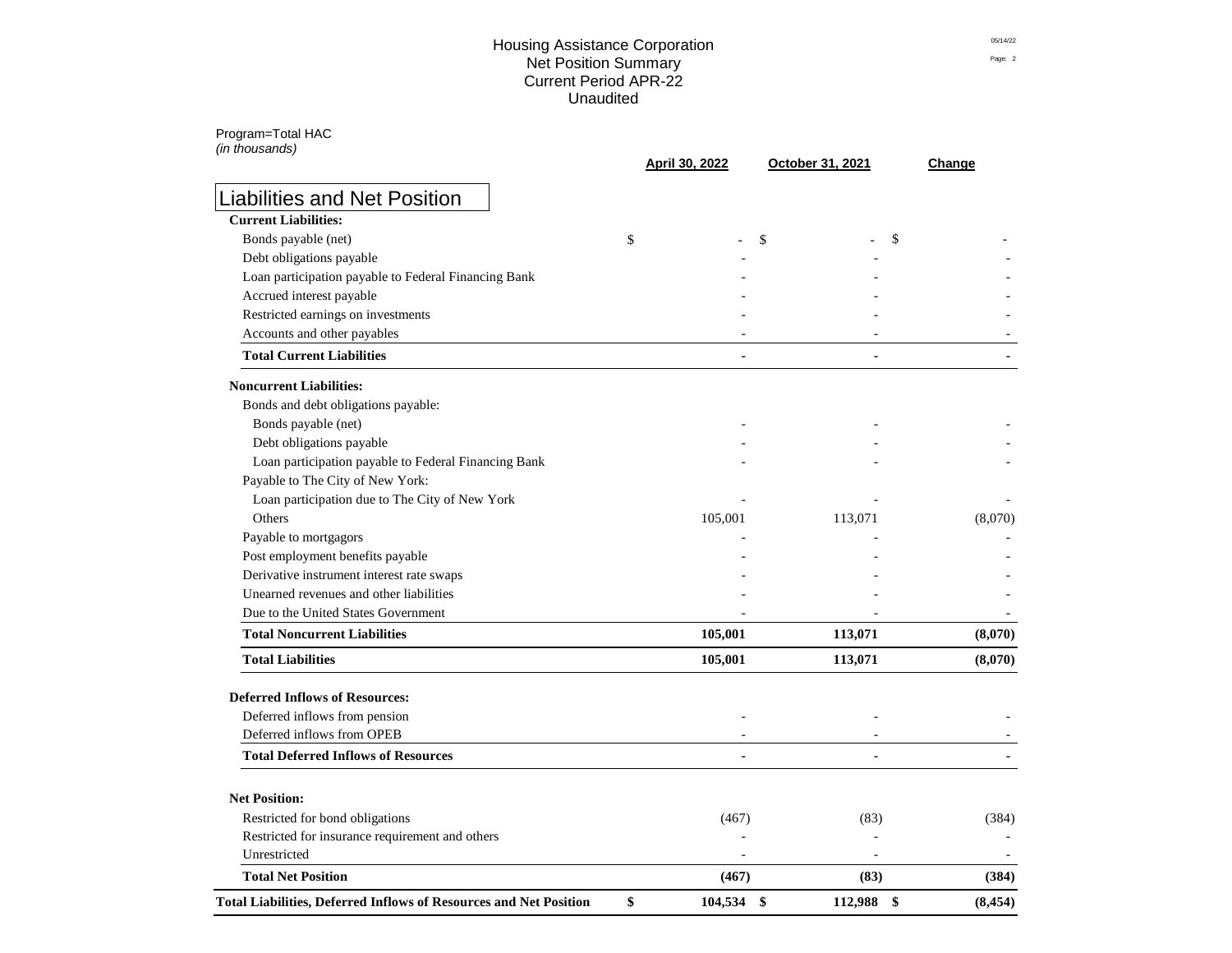# Housing Assistance Corporation Prints and Summary or Prints of the Contract of the Contract of the Contract of the Contract of the Contract of the Contract of the Contract of the Contract of the Contract of the Contract of Statement of Revenue and Expenses Summary **Expenditure Statement of Rege:** 1 Current Period APR-22 Unaudited

Program=Total HAC

*(in thousands)*

|                                                        | Q4 FY 2022<br>$(11/01/21 - 04/30/22)$ | Q4 FY 2021<br>$(11/01/20-04/30/21)$ | Change                         |
|--------------------------------------------------------|---------------------------------------|-------------------------------------|--------------------------------|
|                                                        |                                       |                                     |                                |
| <b>Operating Revenues</b>                              |                                       |                                     |                                |
| Interest on loans                                      | \$<br>5<br>\$                         | 4                                   | $\boldsymbol{\mathsf{S}}$<br>1 |
| Fees and charges                                       |                                       |                                     |                                |
| Income on loan participation interests                 |                                       |                                     |                                |
| Other                                                  |                                       |                                     |                                |
| <b>Total Operating Revenues</b>                        | 5                                     | 4                                   | 1                              |
| <b>Operating Expenses</b>                              |                                       |                                     |                                |
| Interest and amortization of bond premium and discount |                                       |                                     |                                |
| Salaries and related expenses                          |                                       |                                     |                                |
| Trustees' and other fees                               |                                       |                                     |                                |
| Bond issuance costs                                    |                                       |                                     |                                |
| Corporate operating expenses                           |                                       |                                     |                                |
| <b>Total Operating Expenses</b>                        |                                       | $\blacksquare$                      |                                |
| <b>Operating Income</b>                                | 5                                     | 4                                   | $\mathbf{1}$                   |
| Non-operating Revenues (Expenses)                      |                                       |                                     |                                |
| Earnings on investments                                |                                       |                                     |                                |
| Unrealized gain (loss) on investment FMV               | (384)                                 | (50)                                | (334)                          |
| Other non-operating revenues (expenses), net           |                                       |                                     |                                |
| Transfers to (HDC) Corporate Services Fund             | (5)                                   | (4)                                 | (1)                            |
| <b>Total Non-operating Revenues (Expenses)</b>         | (389)                                 | (54)                                | (335)                          |
| <b>Net Income</b>                                      | (384)                                 | (50)                                | (334)                          |
| Capital transfers                                      |                                       |                                     |                                |
| <b>Change in Net Position</b>                          | (384)                                 | (50)                                | (334)                          |
| Total net position - beginning of year                 | (83)                                  | 25                                  | (108)                          |
| <b>Total Net Position - End of Year</b>                | \$<br>(467)<br>\$                     | (25)                                | \$<br>(442)                    |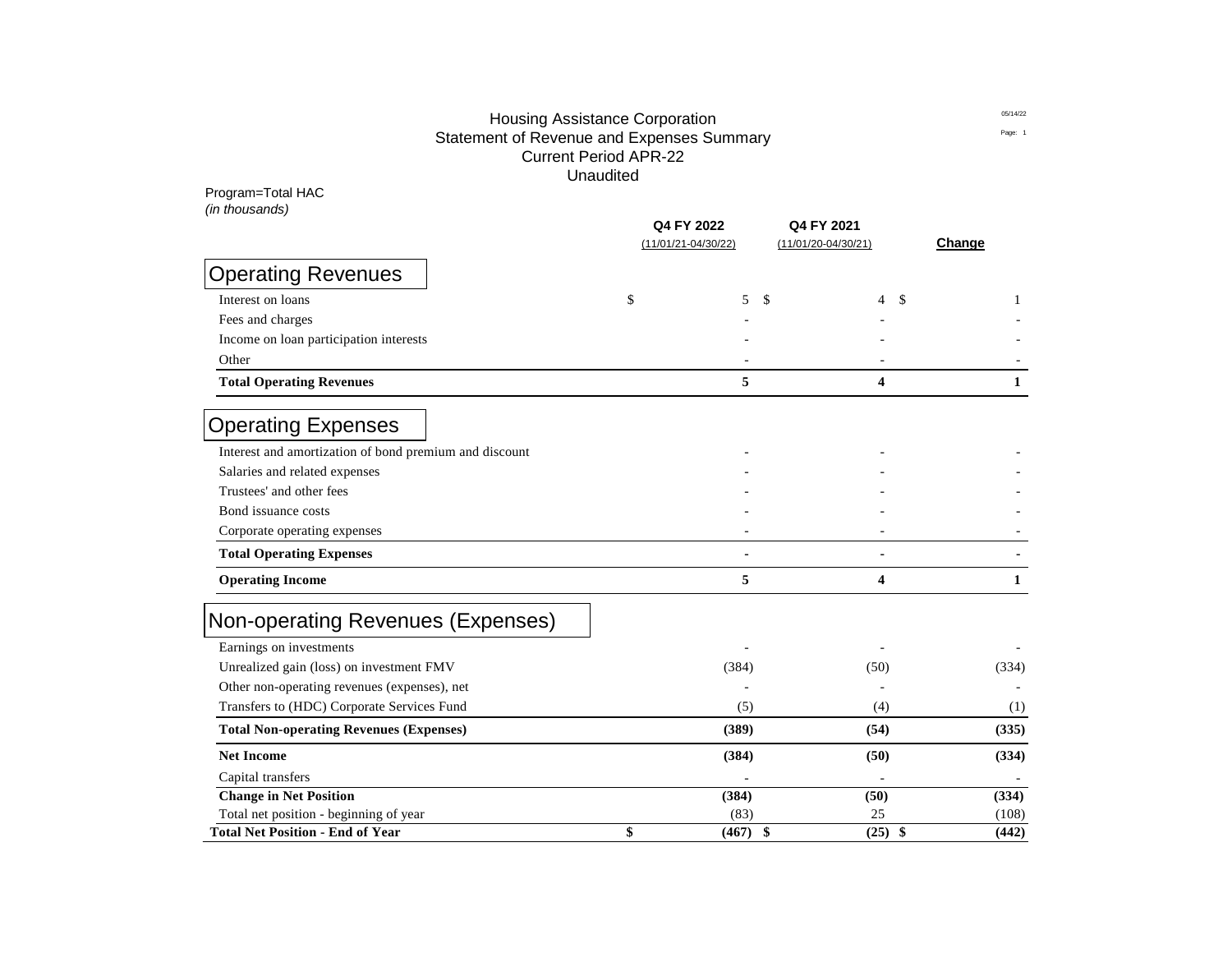# Residential Mortgage Insurance Corporation **Example 2016** 05/14/22 Net Position Summary Page: 1 Current Period APR-22 Prints and Summary Summary Summary Summary Summary Summary Summary Summary Summary Summary Unaudited

Program=Total REMIC **Q2 FY 2022 Q2 FY 2021** *(in thousands)* **(11/01/21-04/30/22) (11/01/20-04/30/21)**

|                                                        | April 30, 2022           | October 31, 2021         | Change        |
|--------------------------------------------------------|--------------------------|--------------------------|---------------|
| <b>Assets</b>                                          |                          |                          |               |
| <b>Current Assets:</b>                                 |                          |                          |               |
| Cash                                                   | \$                       | \$                       | \$            |
| Investments                                            |                          |                          |               |
| Receivables:                                           |                          |                          |               |
| Mortgage loans                                         |                          |                          |               |
| Accrued interest                                       |                          |                          |               |
| <b>Notes</b>                                           |                          |                          |               |
| Other                                                  |                          |                          |               |
| Total receivables                                      |                          |                          |               |
|                                                        |                          |                          |               |
| Other assets                                           |                          |                          |               |
| <b>Total Current Assets</b>                            | $\blacksquare$           | $\blacksquare$           |               |
| <b>Noncurrent Assets:</b>                              |                          |                          |               |
| Restricted cash                                        |                          | 5                        | (5)           |
| Restricted investments                                 | 151,098                  | 157,901                  | (6,803)       |
| Purpose investments                                    |                          |                          |               |
| Mortgage loans                                         |                          |                          |               |
| Restricted receivables:                                |                          |                          |               |
| Mortgage loans                                         |                          |                          |               |
| Mortgage loan participation - Federal Financing Bank   |                          |                          |               |
| Loan participation receivable - The City of NY         |                          |                          |               |
| Accrued interest                                       |                          |                          |               |
| <b>Notes</b>                                           |                          |                          |               |
| Other                                                  |                          |                          |               |
| Total restricted receivables                           | $\overline{\phantom{a}}$ | $\blacksquare$           |               |
| Primary government/component unit receivable (payable) | (19)                     | (19)                     |               |
| Capital assets                                         |                          |                          |               |
| Other assets                                           |                          | $\overline{\phantom{a}}$ |               |
| <b>Total Noncurrent Assets</b>                         | 151,079                  | 157,887                  | (6,808)       |
| <b>Total Assets</b>                                    | \$<br>151,079 \$         | 157,887 \$               | (6,808)       |
| <b>Deferred Outflows of Resources:</b>                 |                          |                          |               |
| Interest rate cap                                      |                          |                          |               |
| Deferred loss on early retirement of debt              |                          |                          |               |
| Deferred outflows related to pension                   |                          |                          |               |
| Deferred outflows related to OPEB plan                 |                          |                          |               |
| Deferred outflows related to interest rate swaps       |                          |                          |               |
| <b>Total Deferred Outflows of Resources</b>            | \$                       | \$                       | \$            |
| <b>Total Assets and Deferred Outflows of Resources</b> | \$<br>151,079 \$         | 157,887                  | \$<br>(6,808) |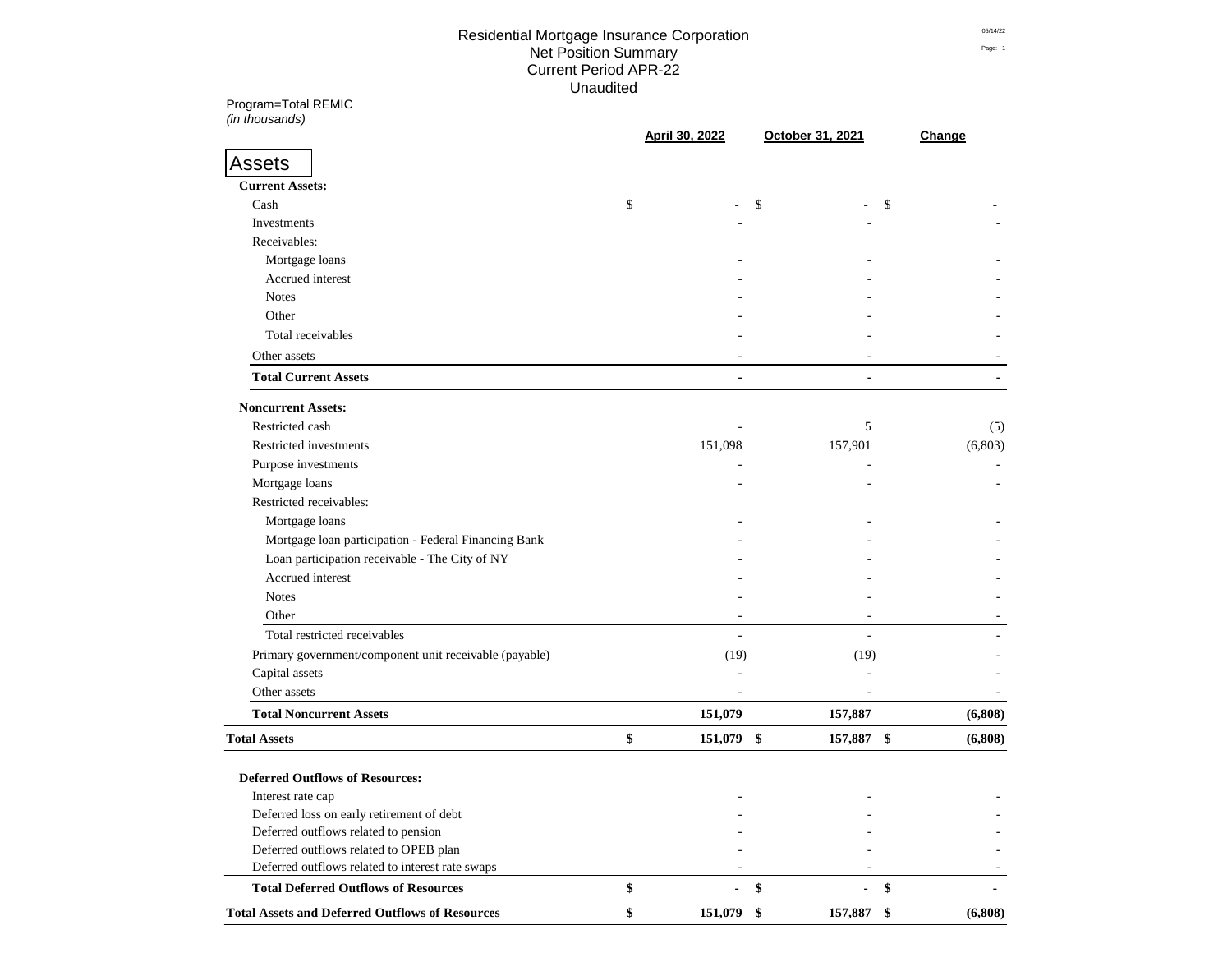### Residential Mortgage Insurance Corporation **Example 2016** 05/14/22 Net Position Summary Page: 2 Current Period APR-22 Unaudited

Program=Total REMIC *(in thousands)*

|                                                                                    | April 30, 2022 | October 31, 2021 | Change  |
|------------------------------------------------------------------------------------|----------------|------------------|---------|
| <b>Liabilities and Net Position</b>                                                |                |                  |         |
| <b>Current Liabilities:</b>                                                        |                |                  |         |
| Bonds payable (net)                                                                | \$             | \$               | S       |
| Debt obligations payable                                                           |                |                  |         |
| Loan participation payable to Federal Financing Bank                               |                |                  |         |
| Accrued interest payable                                                           |                |                  |         |
| Restricted earnings on investments                                                 |                |                  |         |
| Accounts and other payables                                                        |                |                  |         |
| <b>Total Current Liabilities</b>                                                   |                |                  |         |
| <b>Noncurrent Liabilities:</b>                                                     |                |                  |         |
| Bonds and debt obligations payable:                                                |                |                  |         |
| Bonds payable (net)                                                                |                |                  |         |
| Debt obligations payable                                                           |                |                  |         |
| Loan participation payable to Federal Financing Bank                               |                |                  |         |
| Payable to The City of New York:                                                   |                |                  |         |
| Loan participation due to The City of New York                                     |                |                  |         |
| Others                                                                             |                |                  |         |
| Payable to mortgagors                                                              |                |                  |         |
| Post employment benefits payable                                                   |                |                  |         |
| Derivative instrument interest rate swaps                                          |                |                  |         |
| Unearned revenues and other liabilities                                            |                |                  |         |
| Due to the United States Government                                                |                |                  |         |
| <b>Total Noncurrent Liabilities</b>                                                |                |                  |         |
| <b>Total Liabilities</b>                                                           |                | $\blacksquare$   |         |
| <b>Deferred Inflows of Resources:</b>                                              |                |                  |         |
| Deferred inflows from pension                                                      |                |                  |         |
| Deferred inflows from OPEB                                                         |                |                  |         |
| <b>Total Deferred Inflows of Resources</b>                                         |                |                  |         |
| <b>Net Position:</b>                                                               |                |                  |         |
|                                                                                    |                |                  |         |
| Restricted for bond obligations<br>Restricted for insurance requirement and others | 98,940         | 101,092          | (2,152) |
| Unrestricted                                                                       | 52,139         | 56,795           | (4,656) |
| <b>Total Net Position</b>                                                          | 151,079        | 157,887          | (6,808) |
| <b>Total Liabilities, Deferred Inflows of Resources and Net Position</b>           | \$<br>151,079  | \$<br>157,887 \$ | (6,808) |
|                                                                                    |                |                  |         |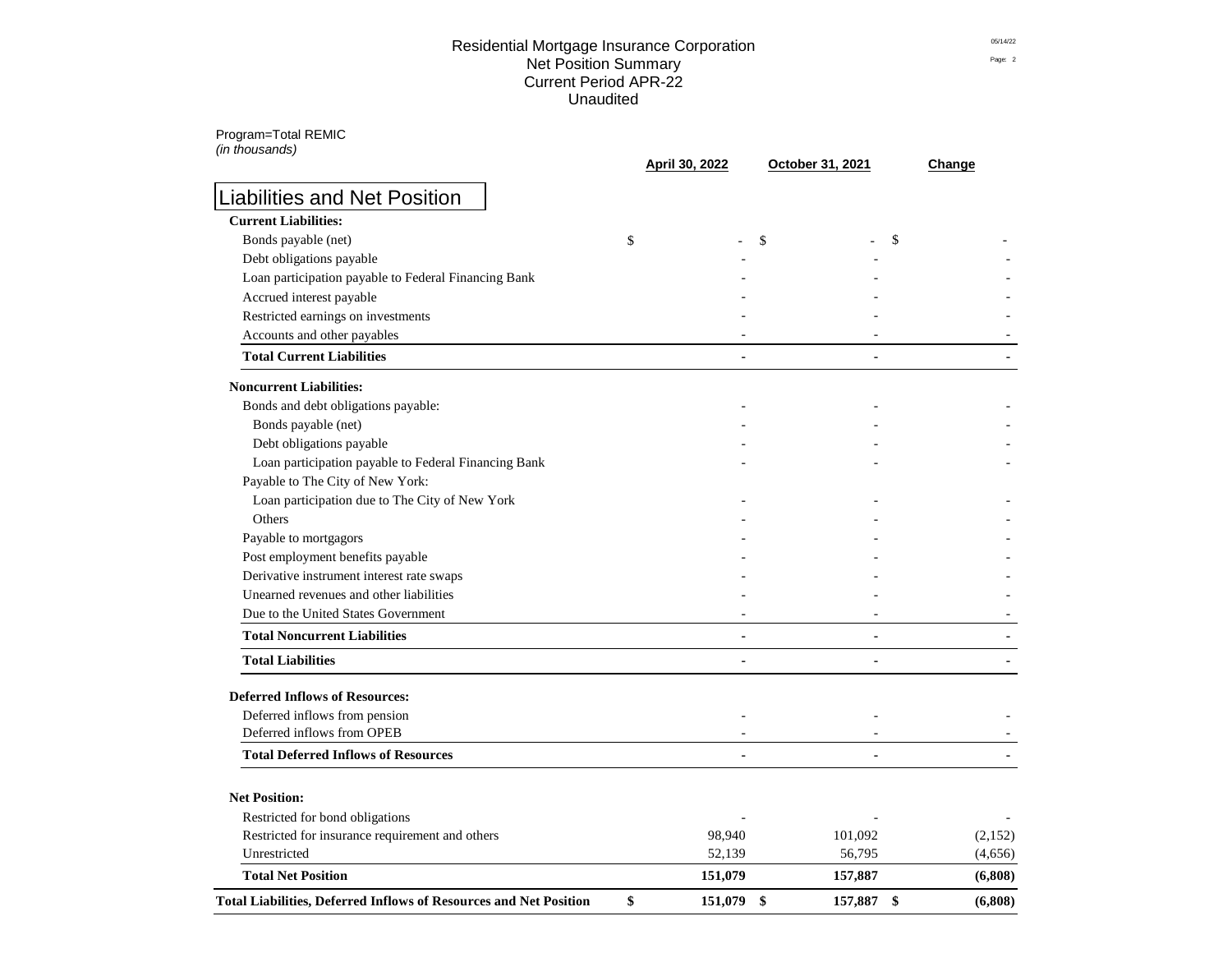# Residential Mortgage Insurance Corporation **Example 2016** 05/14/22 Statement of Revenue and Expenses Summary **Expenditure Statement of Rege:** 1 Current Period APR-22 Prints and Summary Summary Summary Summary Summary Summary Summary Summary Summary Summary Unaudited

| Program=Total REMIC                                    |                         |                         |               |
|--------------------------------------------------------|-------------------------|-------------------------|---------------|
| (in thousands)                                         | Q2 FY 2022              | Q2 FY 2021              |               |
|                                                        | $(11/01/21 - 04/30/22)$ | $(11/01/20 - 04/30/21)$ | Change        |
| <b>Operating Revenues</b>                              |                         |                         |               |
| Interest on loans                                      | \$                      | \$                      | \$            |
| Fees and charges                                       | 2,548                   | 2,294                   | 254           |
| Income on loan participation interests                 |                         |                         |               |
| Other                                                  | 21                      |                         | 21            |
| <b>Total Operating Revenues</b>                        | 2,569                   | 2,294                   | 275           |
| <b>Operating Expenses</b>                              |                         |                         |               |
| Interest and amortization of bond premium and discount |                         |                         |               |
| Salaries and related expenses                          |                         |                         |               |
| Trustees' and other fees                               |                         | 34                      | (34)          |
| Bond issuance costs                                    |                         |                         |               |
| Corporate operating expenses                           |                         |                         |               |
| <b>Total Operating Expenses</b>                        |                         | 34                      | (34)          |
| <b>Operating Income</b>                                | 2,569                   | 2,260                   | 309           |
| Non-operating Revenues (Expenses)                      |                         |                         |               |
| Earnings on investments                                | 1,403                   | 1,817                   | (414)         |
| Unrealized gain (loss) on investment FMV               | (10, 477)               | (229)                   | (10,248)      |
| Other non-operating revenues (expenses), net           |                         |                         |               |
| Transfers to (HDC) Corporate Services Fund             | (303)                   | (286)                   | (17)          |
| <b>Total Non-operating Revenues (Expenses)</b>         | (9,377)                 | 1,302                   | (10, 679)     |
| <b>Net Income</b>                                      | (6,808)                 | 3,562                   | (10, 370)     |
| Capital transfers                                      |                         |                         |               |
| <b>Change in Net Position</b>                          | (6,808)                 | 3,562                   | (10, 370)     |
| Total net position - beginning of year                 | 157,887                 | 151,284                 | 6,603         |
| <b>Total Net Position - End of Year</b>                | \$<br>151,079           | \$<br>154,846           | \$<br>(3,767) |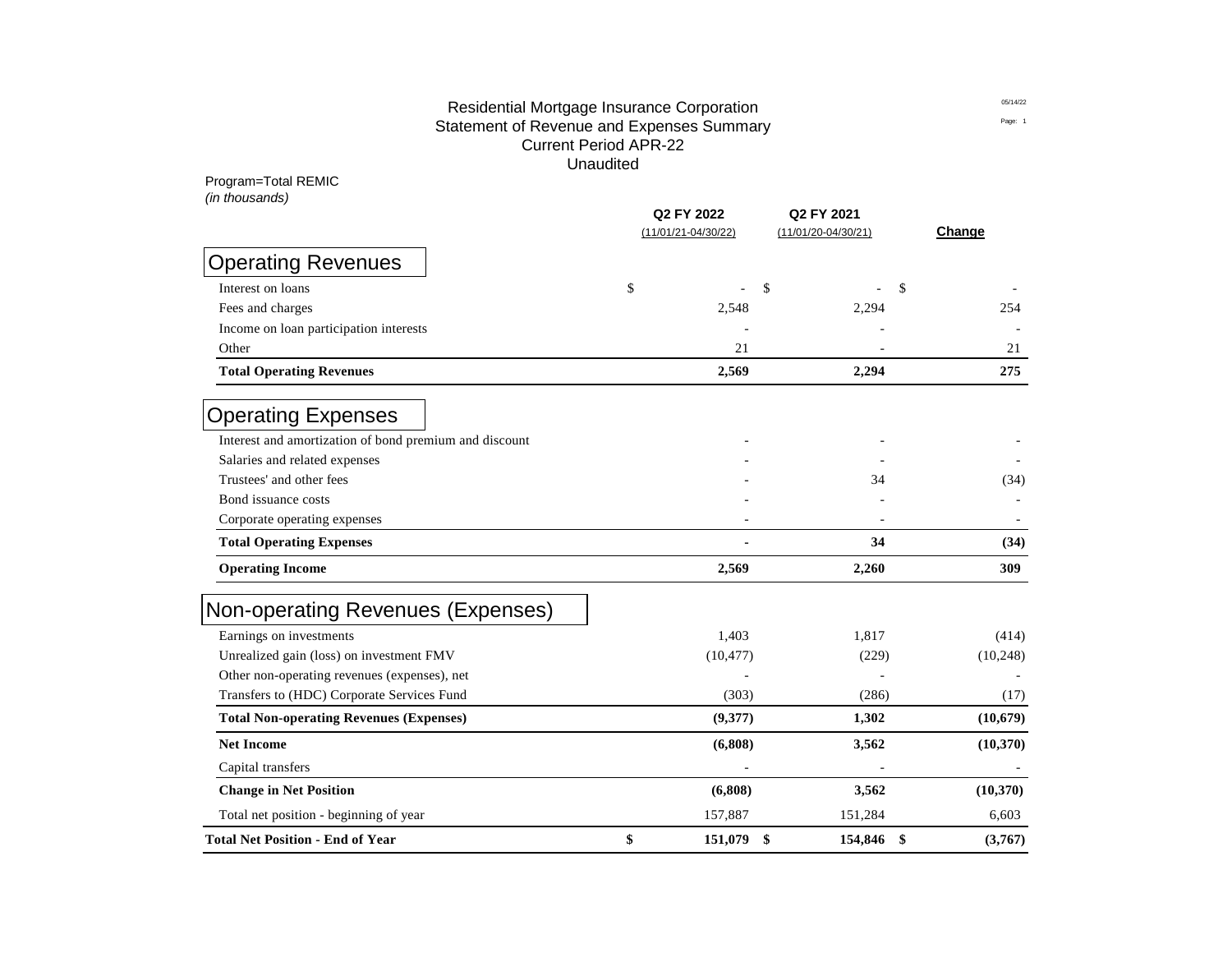### Fiduciary Activities Statement of Fiduciary Net Position - Fiduciary Funds Current Period APR-22 Unaudited

Program=Total Fiduciary Activities *(in thousands)*

|                                                        | <b>Custodial Funds</b> |                | <b>Other Employee</b><br><b>Benefit Trust Fund</b> |       |
|--------------------------------------------------------|------------------------|----------------|----------------------------------------------------|-------|
|                                                        |                        | April 30, 2022 | April 30, 2022                                     |       |
| <b>Assets</b>                                          |                        |                |                                                    |       |
| Cash and cash equivalents                              | \$                     | 659,576        | \$                                                 | 355   |
| Investments at fair value:                             |                        |                |                                                    |       |
| <b>Bonds</b>                                           |                        | 280,013        |                                                    | 8,338 |
| Total investments                                      |                        | 280,013        |                                                    | 8,338 |
| Receivables:                                           |                        |                |                                                    |       |
| Mortgage loans                                         |                        | 651,437        |                                                    |       |
| Accrued interest                                       |                        | 36,453         |                                                    |       |
| Other                                                  |                        | 19,930         |                                                    |       |
| <b>Total Receivables</b>                               |                        | 707,820        |                                                    |       |
| Primary government/component unit receivable (payable) |                        | 844            |                                                    |       |
| <b>Total Assets</b>                                    |                        | 1,648,253      |                                                    | 8,693 |
| <b>Net Position</b>                                    |                        |                |                                                    |       |
| Restricted for:                                        |                        |                |                                                    |       |
| Mortgagors                                             |                        | 857,400        |                                                    |       |
| The City of New York                                   |                        | 789,651        |                                                    |       |
| Other entities                                         |                        | 1,202          |                                                    |       |
| Postemployment benefits other than pensions            |                        |                |                                                    | 8,693 |
| <b>Total Net Position</b>                              | \$                     | 1,648,253      | \$                                                 | 8,693 |

05/14/22 Page: 1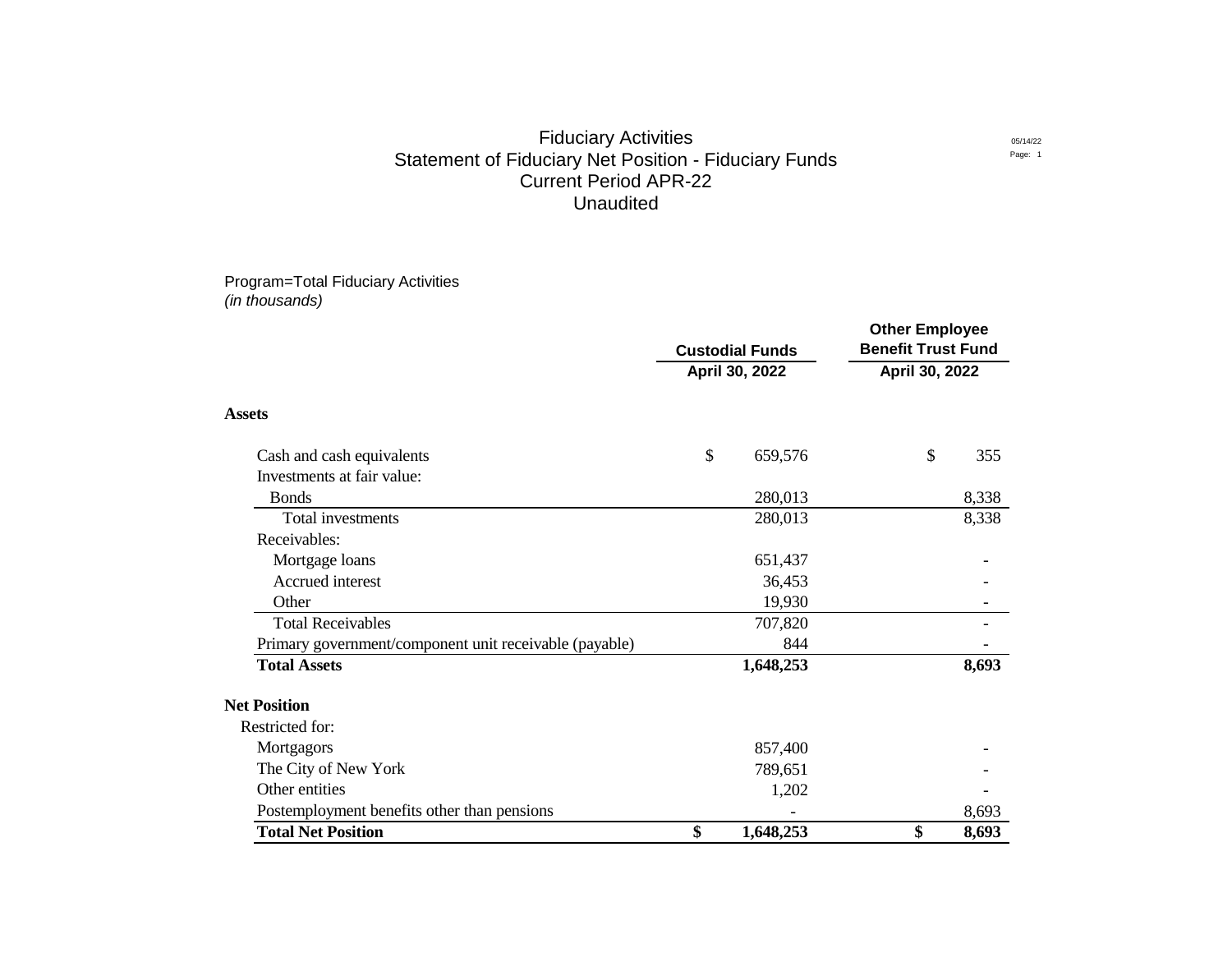# Statement of Changes in Fiduciary Net Position - Fiduciary Funds Current Period APR-22 Unaudited Fiduciary Activities

Program=Total Fiduciary Activities *(in thousands)*

|                                               | <b>Custodial Funds</b>                | <b>Other Employee</b><br><b>Benefit Trust Fund</b> |  |  |
|-----------------------------------------------|---------------------------------------|----------------------------------------------------|--|--|
|                                               | Q2 FY 2022<br>$(11/01/21 - 04/30/22)$ | Q2 FY 2022<br>$(11/01/21 - 04/30/22)$              |  |  |
|                                               |                                       |                                                    |  |  |
| <b>Additions</b>                              |                                       |                                                    |  |  |
| Interest on loans                             | $\boldsymbol{\mathsf{S}}$<br>103      | \$                                                 |  |  |
| Investment earnings:                          |                                       |                                                    |  |  |
| Net increase in fair value of investments     |                                       |                                                    |  |  |
| Interest, dividends and other                 | 479                                   | 80                                                 |  |  |
| Total investment earnings                     | 479                                   | 80                                                 |  |  |
| Mortgage escrow receipts - mortgagors         | 214,563                               |                                                    |  |  |
| Funds received for The City of New York       | 59,027                                |                                                    |  |  |
| <b>Total Additions</b>                        | 274,172                               | 80                                                 |  |  |
| <b>Deductions</b>                             |                                       |                                                    |  |  |
| Benefit payments                              |                                       | 57                                                 |  |  |
| Mortgage escrow disbursements - mortgagors    | 172,063                               |                                                    |  |  |
| Payments to The City of New York              | 33,257                                |                                                    |  |  |
| Account payable                               | $\overline{c}$                        |                                                    |  |  |
| Transfers to Enterprise Fund                  | 582                                   |                                                    |  |  |
| <b>Total Deductions</b>                       | 205,904                               | 57                                                 |  |  |
| <b>Net Increase in Fiduciary Net Position</b> | 68,268                                | 23                                                 |  |  |
| Net position - beginning of year              | 1,579,985                             | 8,670                                              |  |  |
| <b>Net Position - End of Year</b>             | \$<br>1,648,253                       | \$<br>8,693                                        |  |  |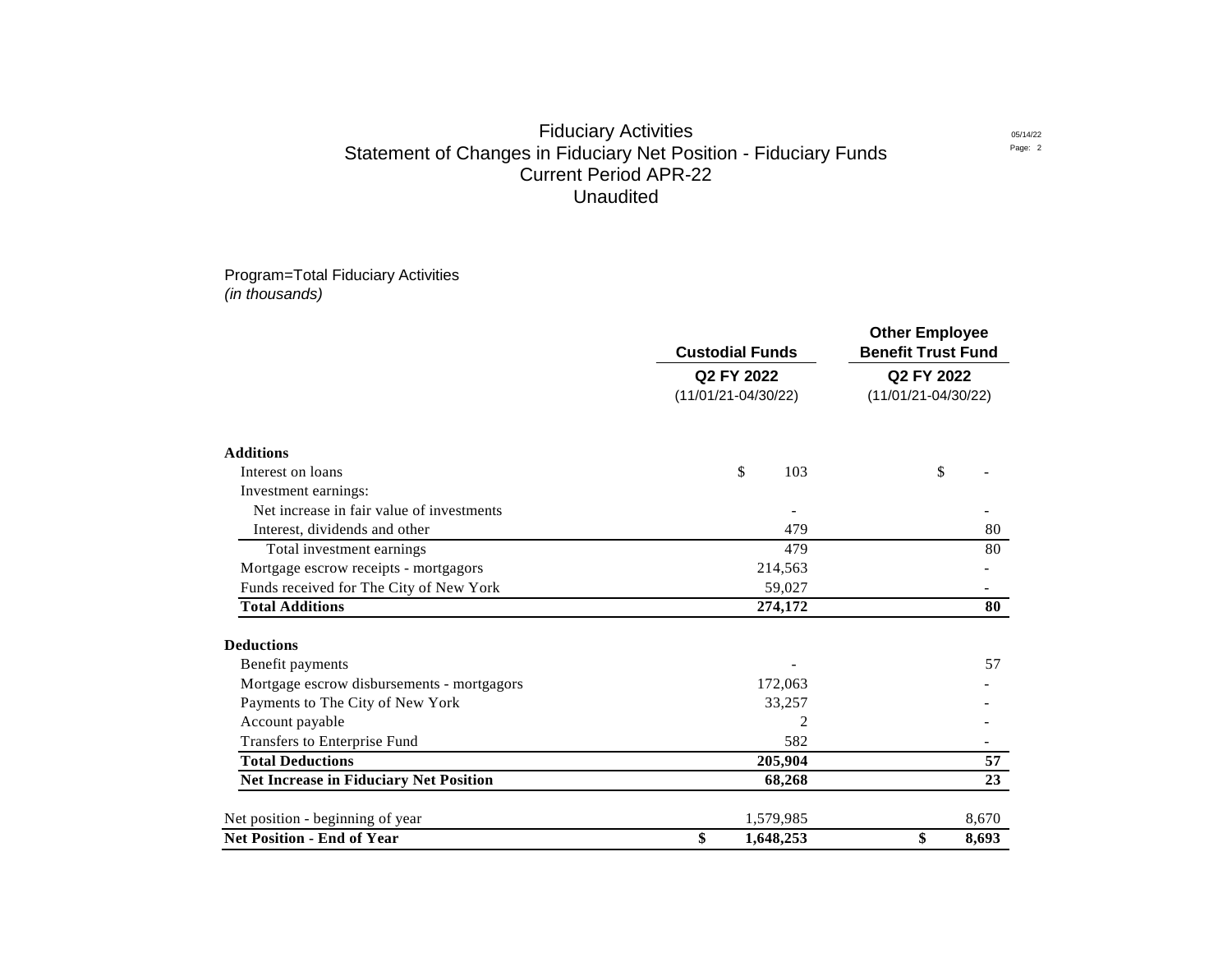# New Issue Bond Program  $\frac{0.5714/22}{0.5714/22}$ Net Position Summary Page: 1 Current Period APR-22 Prints and Summary Summary Summary Summary Summary Summary Summary Summary Summary Summary Unaudited

Program=Total NIBP **Q2 FY 2022 Q2 FY 2021**

| (in thousands)                                         |                      | October 31, 2021         |                          |
|--------------------------------------------------------|----------------------|--------------------------|--------------------------|
| <b>Assets</b>                                          | April 30, 2022       |                          | Change                   |
|                                                        |                      |                          |                          |
| <b>Current Assets:</b>                                 |                      |                          |                          |
| Cash                                                   | \$                   | \$                       | $\mathcal{S}$            |
| Investments                                            | 4,867                | 3,650                    | 1,217                    |
| Receivables:                                           |                      |                          |                          |
| Mortgage loans                                         | 1,442                | 1,404                    | 38                       |
| Accrued interest                                       | 281                  | 368                      | (87)                     |
| <b>Notes</b>                                           |                      |                          |                          |
| Other                                                  |                      |                          |                          |
| Total receivables                                      | 1,723                | 1,772                    | (49)                     |
| Other assets                                           |                      |                          |                          |
| <b>Total Current Assets</b>                            | 6,590                | 5,422                    | 1,168                    |
| <b>Noncurrent Assets:</b>                              |                      |                          |                          |
| Restricted cash                                        | 64                   | 64                       |                          |
| Restricted investments                                 | 3,059                | 3,065                    | (6)                      |
| Purpose investments                                    |                      |                          |                          |
| Mortgage loans                                         |                      |                          |                          |
| Restricted receivables:                                |                      |                          |                          |
| Mortgage loans                                         | 132,545              | 133,276                  | (731)                    |
| Mortgage loan participation - Federal Financing Bank   |                      |                          |                          |
| Loan participation receivable - The City of NY         |                      |                          |                          |
| Accrued interest                                       |                      |                          |                          |
| <b>Notes</b>                                           |                      |                          |                          |
| Other                                                  |                      |                          |                          |
| Total restricted receivables                           | 132,545              | 133,276                  | (731)                    |
| Primary government/component unit receivable (payable) |                      |                          |                          |
| Capital assets                                         |                      |                          |                          |
| Other assets                                           |                      |                          |                          |
| <b>Total Noncurrent Assets</b>                         | 135,668              | 136,405                  | (737)                    |
| <b>Total Assets</b>                                    | \$<br>142,258        | $\frac{1}{2}$<br>141,827 | $\boldsymbol{\$}$<br>431 |
|                                                        |                      |                          |                          |
| <b>Deferred Outflows of Resources:</b>                 |                      |                          |                          |
| Interest rate cap                                      |                      |                          |                          |
| Deferred loss on early retirement of debt              |                      |                          |                          |
| Deferred outflows related to pension                   |                      |                          |                          |
| Deferred outflows related to OPEB plan                 |                      |                          |                          |
| Deferred outflows related to interest rate swaps       |                      |                          |                          |
| <b>Total Deferred Outflows of Resources</b>            | \$<br>$\blacksquare$ | \$                       | \$                       |
| <b>Total Assets and Deferred Outflows of Resources</b> | \$<br>142,258 \$     | 141,827 \$               | 431                      |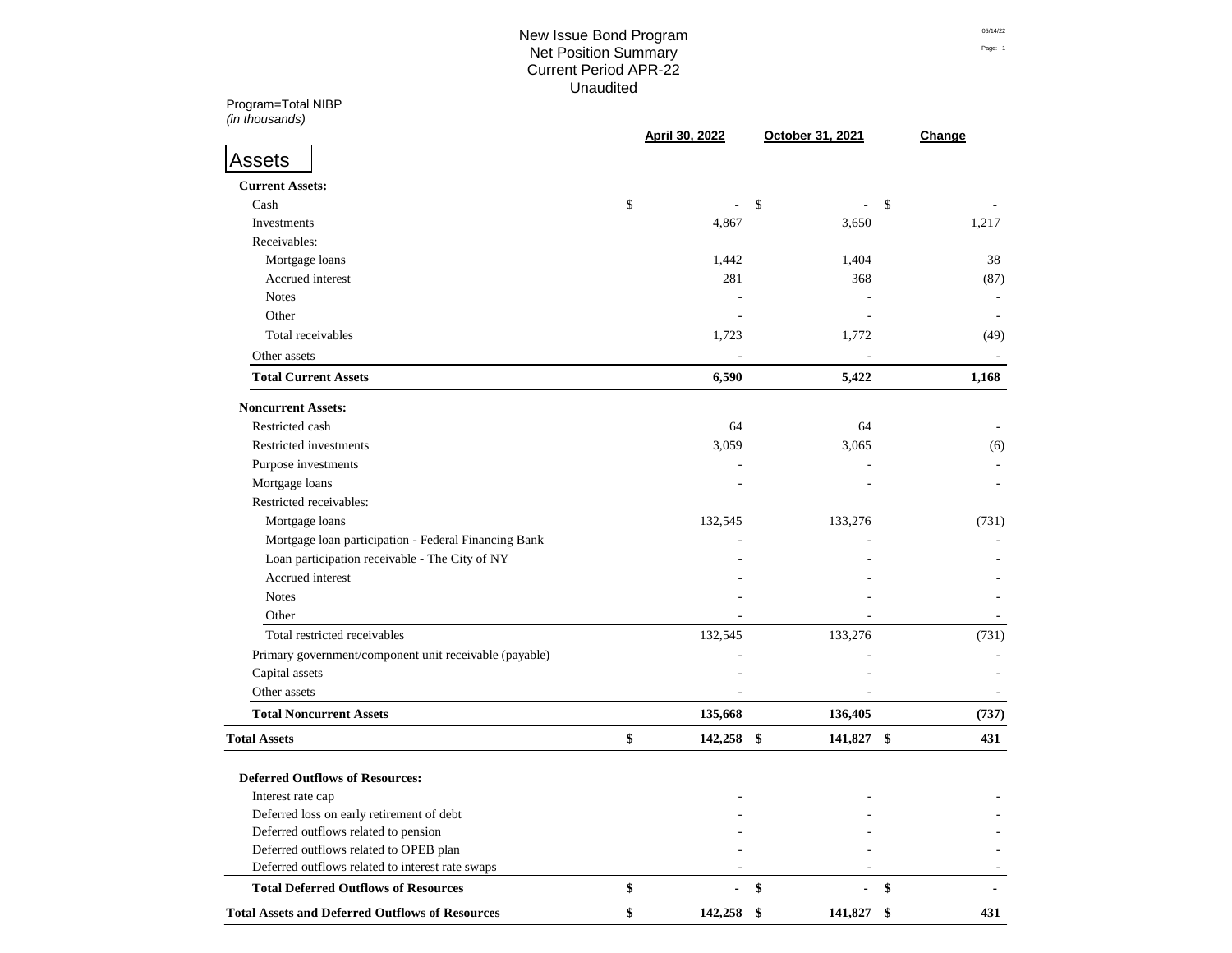### New Issue Bond Program **1988** New Issue Bond Program Net Position Summary Page: 2 Current Period APR-22 Unaudited

Program=Total NIBP

| (in thousands)                                                    | <b>April 30, 2022</b> | October 31, 2021       | Change                 |
|-------------------------------------------------------------------|-----------------------|------------------------|------------------------|
| <b>Liabilities and Net Position</b>                               |                       |                        |                        |
| <b>Current Liabilities:</b>                                       |                       |                        |                        |
| Bonds payable (net)                                               | \$<br>930             | 1,830<br>$\mathcal{S}$ | $\mathcal{S}$<br>(900) |
| Debt obligations payable                                          |                       |                        |                        |
| Loan participation payable to Federal Financing Bank              |                       |                        |                        |
| Accrued interest payable                                          | 1,621                 | 1,632                  | (11)                   |
| Restricted earnings on investments                                |                       |                        |                        |
| Accounts and other payables                                       |                       |                        |                        |
| <b>Total Current Liabilities</b>                                  | 2,551                 | 3,462                  | (911)                  |
| <b>Noncurrent Liabilities:</b>                                    |                       |                        |                        |
| Bonds and debt obligations payable:                               |                       |                        |                        |
| Bonds payable (net)                                               | 130,350               | 130,350                |                        |
| Debt obligations payable                                          |                       |                        |                        |
| Loan participation payable to Federal Financing Bank              |                       |                        |                        |
| Payable to The City of New York:                                  |                       |                        |                        |
| Loan participation due to The City of New York                    |                       |                        |                        |
| Others                                                            |                       |                        |                        |
| Payable to mortgagors                                             |                       |                        |                        |
| Post employment benefits payable                                  |                       |                        |                        |
| Derivative instrument interest rate swaps                         |                       |                        |                        |
| Unearned revenues and other liabilities                           |                       |                        |                        |
| Due to the United States Government                               |                       |                        |                        |
| <b>Total Noncurrent Liabilities</b>                               | 130,350               | 130,350                |                        |
| <b>Total Liabilities</b>                                          | 132,901               | 133,812                | (911)                  |
| <b>Deferred Inflows of Resources:</b>                             |                       |                        |                        |
| Deferred inflows from pension                                     |                       |                        |                        |
| Deferred inflows from OPEB                                        |                       |                        |                        |
| <b>Total Deferred Inflows of Resources</b>                        |                       |                        |                        |
| <b>Net Position:</b>                                              |                       |                        |                        |
| Restricted for bond obligations                                   | 9,357                 | 8,015                  | 1,342                  |
| Restricted for insurance requirement and others                   |                       |                        |                        |
| Unrestricted                                                      |                       |                        |                        |
| <b>Total Net Position</b>                                         | 9,357                 | 8,015                  | 1,342                  |
| Total Liabilities, Deferred Inflows of Resources and Net Position | \$<br>142,258         | \$<br>141,827          | \$<br>431              |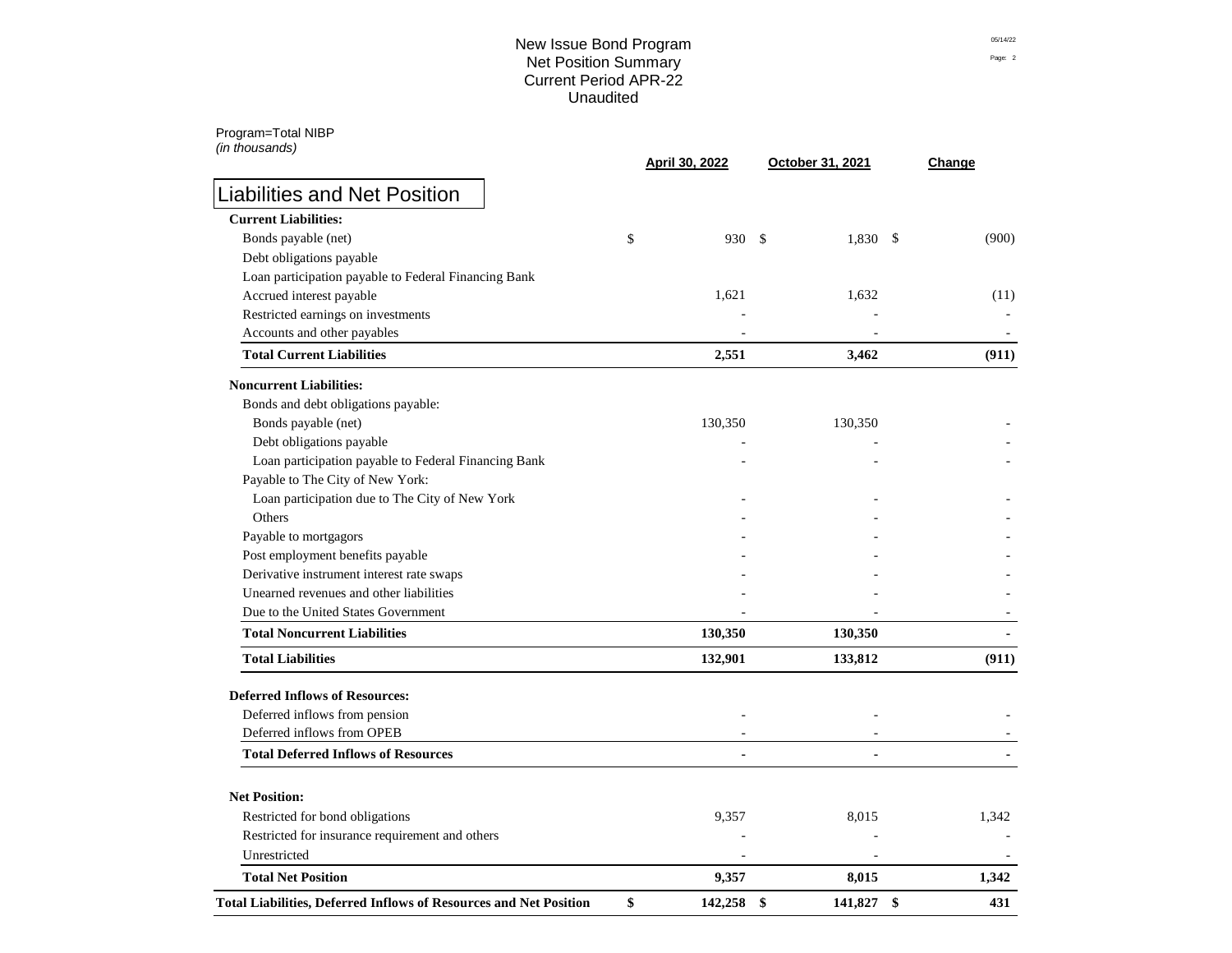# New Issue Bond Program **1988** and 2011 1222 Statement of Revenue and Expenses Summary **Expenditure Statement of Rege:** 1 Current Period APR-22 Prints and Summary Summary Summary Summary Summary Summary Summary Summary Summary Summary Unaudited

| Program=Total NIBP                                     |                                   |                                       |                        |
|--------------------------------------------------------|-----------------------------------|---------------------------------------|------------------------|
| (in thousands)                                         | Q2 FY 2022<br>(11/01/21-04/30/22) | Q2 FY 2021<br>$(11/01/20 - 04/30/21)$ | Change                 |
| <b>Operating Revenues</b>                              |                                   |                                       |                        |
| Interest on loans                                      | \$<br>2,939                       | $\boldsymbol{\mathsf{S}}$<br>3,069    | <sup>\$</sup><br>(130) |
| Fees and charges                                       |                                   |                                       |                        |
| Income on loan participation interests                 |                                   |                                       |                        |
| Other                                                  |                                   |                                       |                        |
| <b>Total Operating Revenues</b>                        | 2,939                             | 3,069                                 | (130)                  |
| <b>Operating Expenses</b>                              |                                   |                                       |                        |
| Interest and amortization of bond premium and discount | 1,621                             | 1,750                                 | (129)                  |
| Salaries and related expenses                          |                                   |                                       |                        |
| Trustees' and other fees                               |                                   |                                       |                        |
| Bond issuance costs                                    |                                   |                                       |                        |
| Corporate operating expenses                           |                                   |                                       |                        |
| <b>Total Operating Expenses</b>                        | 1,621                             | 1,750                                 | (129)                  |
| <b>Operating Income</b>                                | 1,318                             | 1,319                                 | (1)                    |
| Non-operating Revenues (Expenses)                      |                                   |                                       |                        |
| Earnings on investments                                | 24                                | 36                                    | (12)                   |
| Unrealized gain (loss) on investment FMV               |                                   |                                       |                        |
| Other non-operating revenues (expenses), net           |                                   |                                       |                        |
| Transfers to (HDC) Corporate Services Fund             |                                   |                                       |                        |
| <b>Total Non-operating Revenues (Expenses)</b>         | 24                                | 36                                    | (12)                   |
| <b>Net Income</b>                                      | 1,342                             | 1,355                                 | (13)                   |
| Capital transfers                                      |                                   | 743                                   | (743)                  |
| <b>Change in Net Position</b>                          | 1,342                             | 2,098                                 | (756)                  |
| Total net position - beginning of year                 | 8,015                             | 5,474                                 | 2,541                  |
| <b>Total Net Position - End of Year</b>                | \$<br>9,357                       | \$<br>7,572                           | \$<br>1,785            |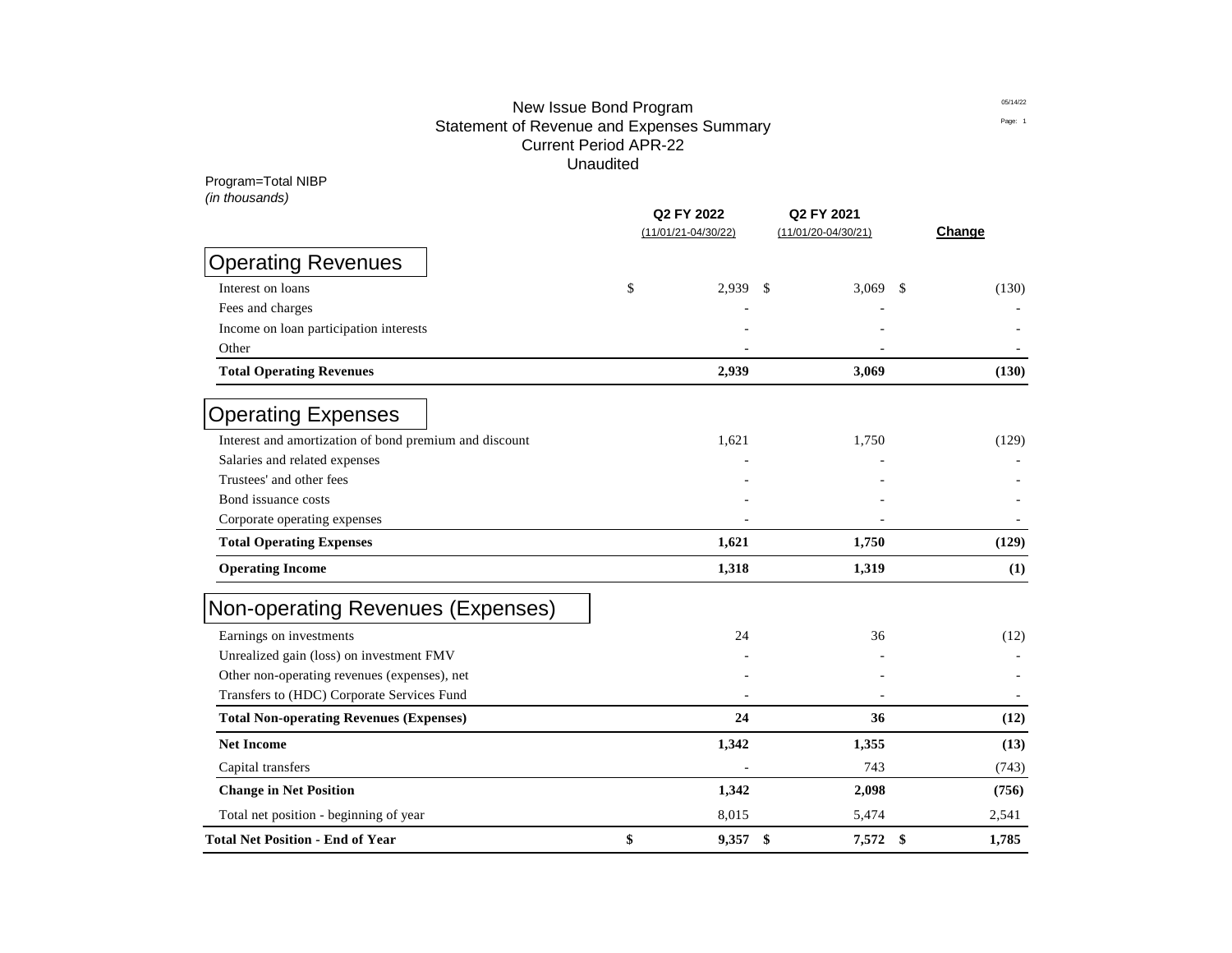# Mini Housing Revenue Bond Program and the contract of the contract of the contract of the contract of the contract of the contract of the contract of the contract of the contract of the contract of the contract of the cont **Net Position Summary** Page: 1 Current Period APR-22 Prints and Summary Summary Summary Summary Summary Summary Summary Summary Summary Summary Unaudited

Program=Total MINI Open **Q2 FY 2022 Q2 FY 2021**

| (in thousands)                                         | April 30, 2022 | October 31, 2021               | Change                 |
|--------------------------------------------------------|----------------|--------------------------------|------------------------|
| <b>Assets</b>                                          |                |                                |                        |
| <b>Current Assets:</b>                                 |                |                                |                        |
| Cash                                                   | \$             | \$                             | \$                     |
| Investments                                            | 3,168          | 2,206                          | 962                    |
| Receivables:                                           |                |                                |                        |
| Mortgage loans                                         | 2,551          | 2,452                          | 99                     |
| Accrued interest                                       | 299            | 316                            | (17)                   |
| <b>Notes</b>                                           |                |                                |                        |
| Other                                                  |                |                                |                        |
| Total receivables                                      | 2,850          | 2,768                          | 82                     |
| Other assets                                           |                |                                |                        |
| <b>Total Current Assets</b>                            | 6,018          | 4,974                          | 1,044                  |
| <b>Noncurrent Assets:</b>                              |                |                                |                        |
| Restricted cash                                        |                | 7                              | (7)                    |
| Restricted investments                                 | 2,690          | 2,688                          | $\overline{2}$         |
| Purpose investments                                    |                |                                |                        |
| Mortgage loans                                         |                |                                |                        |
| Restricted receivables:                                |                |                                |                        |
| Mortgage loans                                         | 70,339         | 71,921                         | (1,582)                |
| Mortgage loan participation - Federal Financing Bank   |                |                                |                        |
| Loan participation receivable - The City of NY         |                |                                |                        |
| Accrued interest                                       |                |                                |                        |
| <b>Notes</b>                                           |                |                                |                        |
| Other                                                  |                |                                |                        |
| Total restricted receivables                           | 70,339         | 71,921                         | (1,582)                |
| Primary government/component unit receivable (payable) |                |                                |                        |
| Capital assets                                         |                |                                |                        |
| Other assets                                           |                |                                |                        |
| <b>Total Noncurrent Assets</b>                         | 73,029         | 74,616                         | (1,587)                |
| <b>Total Assets</b>                                    | \$<br>79,047   | $\boldsymbol{\$}$<br>79,590 \$ | (543)                  |
| <b>Deferred Outflows of Resources:</b>                 |                |                                |                        |
| Interest rate cap                                      |                |                                |                        |
| Deferred loss on early retirement of debt              |                |                                |                        |
| Deferred outflows related to pension                   |                |                                |                        |
| Deferred outflows related to OPEB plan                 |                |                                |                        |
| Deferred outflows related to interest rate swaps       |                |                                |                        |
| <b>Total Deferred Outflows of Resources</b>            | \$             | \$                             | \$                     |
| <b>Total Assets and Deferred Outflows of Resources</b> | \$<br>79,047   | 79,590<br>\$                   | $\frac{1}{2}$<br>(543) |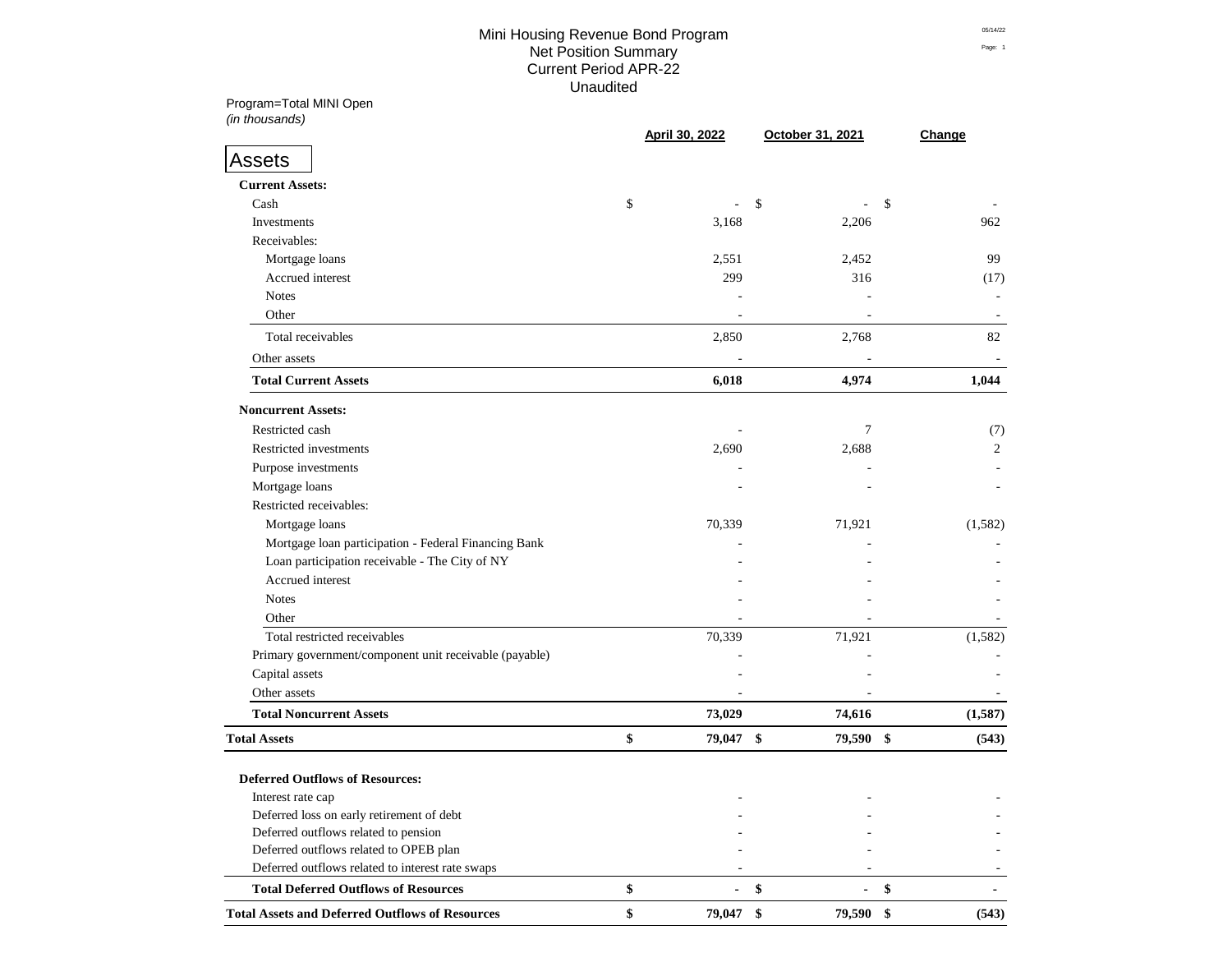### Mini Housing Revenue Bond Program **65/14/22** 85/14/22 Net Position Summary Page: 2 Current Period APR-22 Unaudited

Program=Total MINI Open *(in thousands)*

| $\mu$ , and addition                                                               | April 30, 2022   | October 31, 2021 | Change      |
|------------------------------------------------------------------------------------|------------------|------------------|-------------|
| <b>Liabilities and Net Position</b>                                                |                  |                  |             |
| <b>Current Liabilities:</b>                                                        |                  |                  |             |
| Bonds payable (net)                                                                | \$<br>$1,990$ \$ | 3,015 \$         | (1,025)     |
| Debt obligations payable                                                           |                  |                  |             |
| Loan participation payable to Federal Financing Bank                               |                  |                  |             |
| Accrued interest payable                                                           | 154              | 169              | (15)        |
| Restricted earnings on investments                                                 |                  |                  |             |
| Accounts and other payables                                                        |                  |                  |             |
| <b>Total Current Liabilities</b>                                                   | 2,144            | 3,184            | (1,040)     |
| <b>Noncurrent Liabilities:</b>                                                     |                  |                  |             |
| Bonds and debt obligations payable:                                                |                  |                  |             |
| Bonds payable (net)                                                                | 17,565           | 18,530           | (965)       |
| Debt obligations payable                                                           |                  |                  |             |
| Loan participation payable to Federal Financing Bank                               |                  |                  |             |
| Payable to The City of New York:                                                   |                  |                  |             |
| Loan participation due to The City of New York                                     |                  |                  |             |
| Others                                                                             |                  |                  |             |
| Payable to mortgagors                                                              |                  |                  |             |
| Post employment benefits payable                                                   |                  |                  |             |
| Derivative instrument interest rate swaps                                          |                  |                  |             |
| Unearned revenues and other liabilities                                            |                  |                  |             |
| Due to the United States Government                                                |                  |                  |             |
| <b>Total Noncurrent Liabilities</b>                                                | 17,565           | 18,530           | (965)       |
| <b>Total Liabilities</b>                                                           | 19,709           | 21,714           | (2,005)     |
| <b>Deferred Inflows of Resources:</b>                                              |                  |                  |             |
| Deferred inflows from pension                                                      |                  |                  |             |
| Deferred inflows from OPEB                                                         |                  |                  |             |
| <b>Total Deferred Inflows of Resources</b>                                         |                  |                  |             |
| <b>Net Position:</b>                                                               |                  |                  |             |
|                                                                                    |                  |                  |             |
| Restricted for bond obligations<br>Restricted for insurance requirement and others | 59,338           | 57,876           | 1,462       |
| Unrestricted                                                                       |                  |                  |             |
| <b>Total Net Position</b>                                                          | 59,338           | 57,876           | 1,462       |
| <b>Total Liabilities, Deferred Inflows of Resources and Net Position</b>           | \$<br>79,047     | \$<br>79,590     | \$<br>(543) |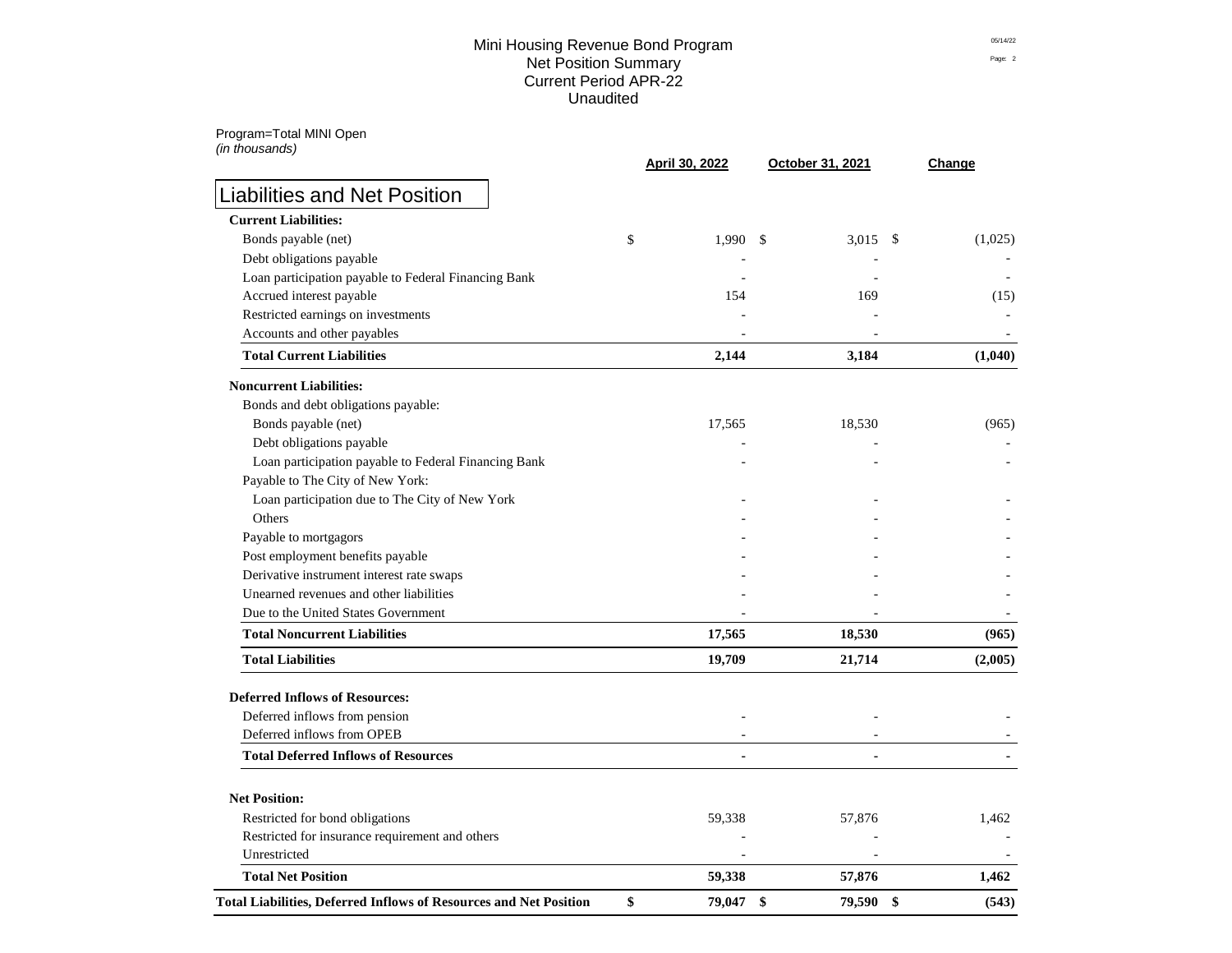# Mini Housing Revenue Bond Program and the contract of the contract of the contract of the contract of the contract of the contract of the contract of the contract of the contract of the contract of the contract of the cont Statement of Revenue and Expenses Summary **Expenditure Statement of Rege:** 1 Current Period APR-22 Prints and Summary Summary Summary Summary Summary Summary Summary Summary Summary Summary Unaudited

Program=Total MINI Open *(in thousands)*

|                                                        | Q2 FY 2022              | Q2 FY 2021            |                  |
|--------------------------------------------------------|-------------------------|-----------------------|------------------|
|                                                        | $(11/01/21 - 04/30/22)$ | $(11/01/20-04/30/21)$ | Change           |
| <b>Operating Revenues</b>                              |                         |                       |                  |
| Interest on loans                                      | \$<br>1,759             | 3,185<br>\$           | (1, 426)<br>- \$ |
| Fees and charges                                       |                         |                       |                  |
| Income on loan participation interests                 |                         |                       |                  |
| Other                                                  |                         |                       |                  |
| <b>Total Operating Revenues</b>                        | 1,759                   | 3,185                 | (1, 426)         |
| <b>Operating Expenses</b>                              |                         |                       |                  |
| Interest and amortization of bond premium and discount | 322                     | 1,167                 | (845)            |
| Salaries and related expenses                          |                         |                       |                  |
| Trustees' and other fees                               |                         |                       |                  |
| Bond issuance costs                                    |                         |                       |                  |
| Corporate operating expenses                           |                         |                       |                  |
| <b>Total Operating Expenses</b>                        | 322                     | 1,167                 | (845)            |
| <b>Operating Income (Loss)</b>                         | 1,437                   | 2,018                 | (581)            |
| Non-operating Revenues (Expenses)                      |                         |                       |                  |
| Earnings on investments                                | 25                      | 91                    | (66)             |
| Unrealized gain (loss) on investment FMV               |                         |                       |                  |
| Other non-operating revenues (expenses), net           |                         |                       |                  |
| Transfers to (HDC) Corporate Services Fund             |                         |                       |                  |
| <b>Total Non-operating Revenues (Expenses)</b>         | 25                      | 91                    | (66)             |
| <b>Net Income</b>                                      | 1,462                   | 2,109                 | (647)            |
| Capital transfers                                      |                         | (165)                 | 165              |
| <b>Change in Net Position</b>                          | 1,462                   | 1,944                 | (482)            |
| Total net position - beginning of year                 | 57,876                  | 58,744                | (868)            |
| <b>Total Net Position - End of Year</b>                | \$<br>59,338            | \$<br>60,688          | \$<br>(1,350)    |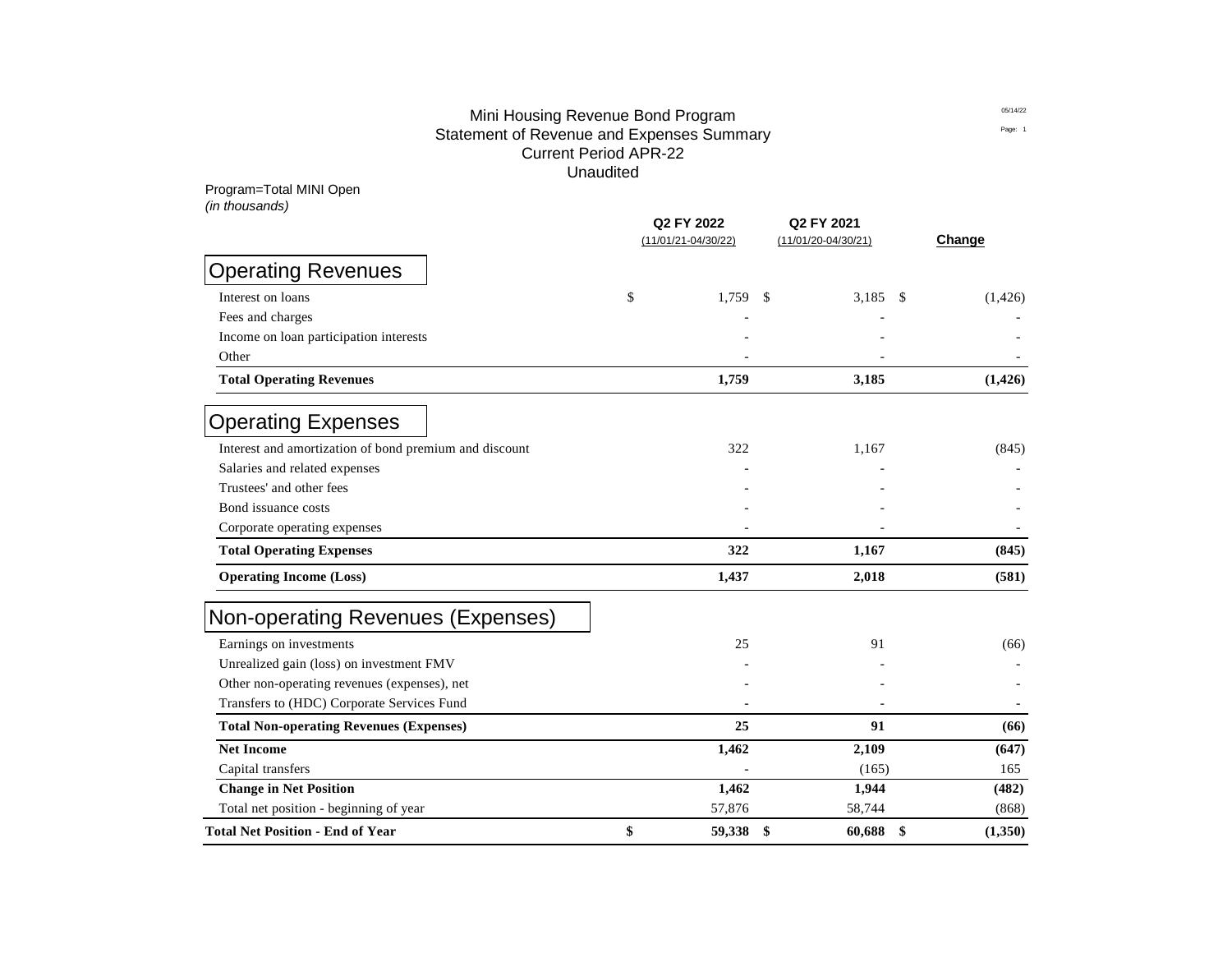# Housing Impact Bond  $^{05/14/22}$ **Net Position Summary** Page: 1 Current Period APR-22 Prints and Summary Summary Summary Summary Summary Summary Summary Summary Summary Summary Unaudited

Program=Total Housing Impact Bond **Q2 FY 2022 Q2 FY 2021** *(in thousands)* **(11/01/21-04/30/22) (11/01/20-04/30/21)**

|                                                        | April 30, 2022  | October 31, 2021 | Change        |
|--------------------------------------------------------|-----------------|------------------|---------------|
| <b>Assets</b>                                          |                 |                  |               |
| <b>Current Assets:</b>                                 |                 |                  |               |
| Cash                                                   | \$              | \$               | \$            |
| Investments                                            | 13,394          | 9,948            | 3,446         |
| Receivables:                                           |                 |                  |               |
| Mortgage loans                                         | 3,407           | 2,237            | 1,170         |
| Accrued interest                                       | 2,178           | 1,897            | 281           |
| <b>Notes</b>                                           |                 |                  |               |
| Other                                                  |                 |                  |               |
| Total receivables                                      | 5,585           | 4,134            | 1,451         |
| Other assets                                           |                 |                  |               |
| <b>Total Current Assets</b>                            | 18,979          | 14,082           | 4,897         |
| <b>Noncurrent Assets:</b>                              |                 |                  |               |
| Restricted cash                                        | 3               | 11               | (8)           |
| Restricted investments                                 | 266,914         | 267,804          | (890)         |
| Purpose investments                                    |                 |                  |               |
| Mortgage loans                                         |                 |                  |               |
| Restricted receivables:                                |                 |                  |               |
| Mortgage loans                                         | 764,355         | 661,828          | 102,527       |
| Mortgage loan participation - Federal Financing Bank   |                 |                  |               |
| Loan participation receivable - The City of NY         |                 |                  |               |
| Accrued interest                                       |                 |                  |               |
| <b>Notes</b>                                           |                 |                  |               |
| Other                                                  |                 |                  |               |
| Total restricted receivables                           | 764,355         | 661,828          | 102,527       |
| Primary government/component unit receivable (payable) | 1,375           | 1,083            | 292           |
| Capital assets                                         |                 |                  |               |
| Other assets                                           |                 |                  |               |
| <b>Total Noncurrent Assets</b>                         | 1,032,647       | 930,726          | 101,921       |
| <b>Total Assets</b>                                    | \$<br>1,051,626 | \$<br>944,808    | \$<br>106,818 |
| <b>Deferred Outflows of Resources:</b>                 |                 |                  |               |
| Interest rate cap                                      |                 |                  |               |
| Deferred loss on early retirement of debt              |                 |                  |               |
| Deferred outflows related to pension                   |                 |                  |               |
| Deferred outflows related to OPEB plan                 |                 |                  |               |
| Deferred outflows related to interest rate swaps       |                 |                  |               |
| <b>Total Deferred Outflows of Resources</b>            | \$              | \$               | \$            |
| <b>Total Assets and Deferred Outflows of Resources</b> | \$<br>1,051,626 | \$<br>944,808    | \$<br>106,818 |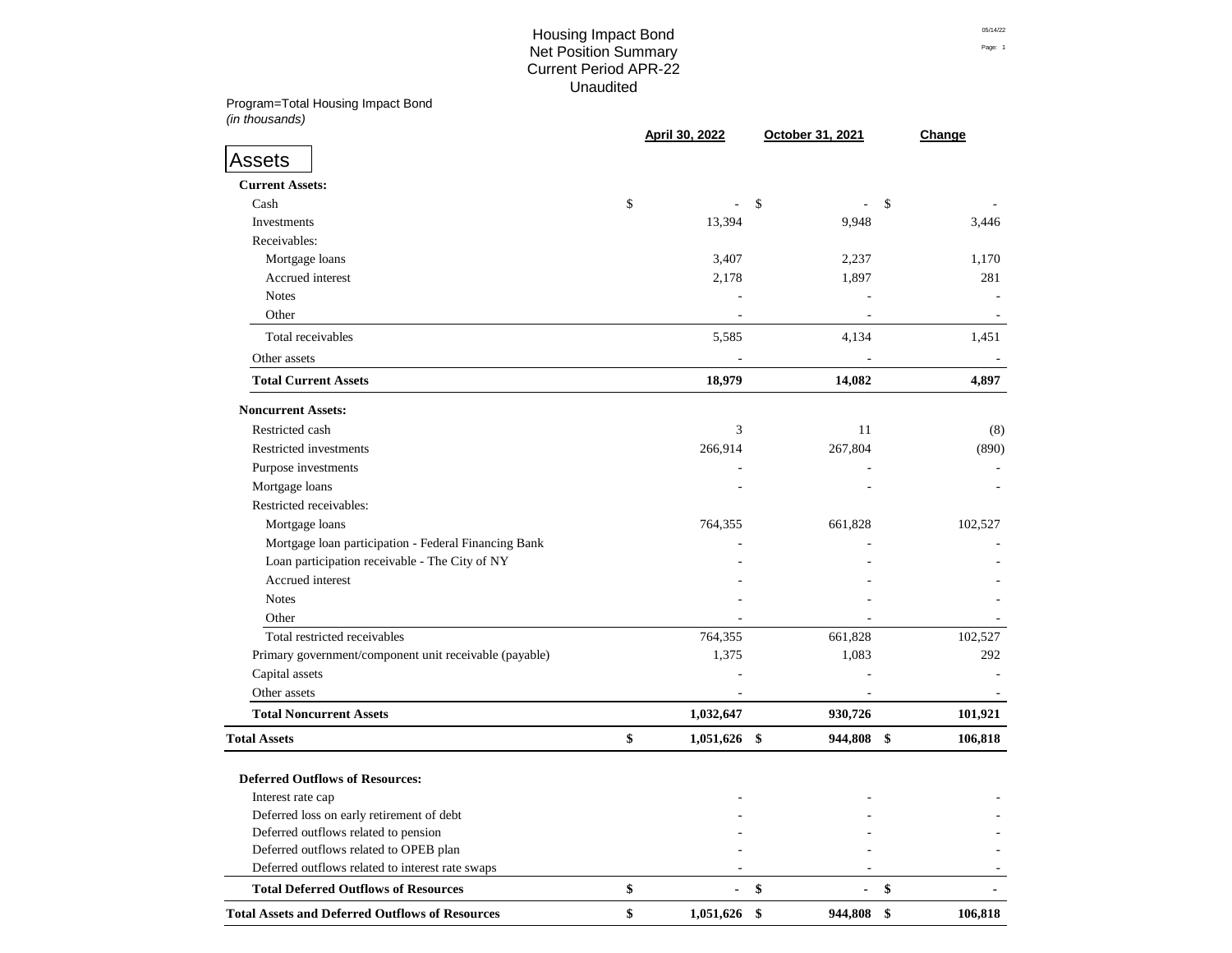### Housing Impact Bond  $^{05/14/22}$ Net Position Summary Page: 2 Current Period APR-22 Unaudited

Program=Total Housing Impact Bond *(in thousands)*

|                                                                          |    | <b>April 30, 2022</b> | October 31, 2021 | Change        |
|--------------------------------------------------------------------------|----|-----------------------|------------------|---------------|
| <b>Liabilities and Net Position</b>                                      |    |                       |                  |               |
| <b>Current Liabilities:</b>                                              |    |                       |                  |               |
| Bonds payable (net)                                                      | \$ | 3,020 \$              | 1,355            | - \$<br>1,665 |
| Debt obligations payable                                                 |    |                       |                  |               |
| Loan participation payable to Federal Financing Bank                     |    |                       |                  |               |
| Accrued interest payable                                                 |    | 5,118                 | 4,458            | 660           |
| Restricted earnings on investments                                       |    |                       |                  |               |
| Accounts and other payables                                              |    |                       |                  |               |
| <b>Total Current Liabilities</b>                                         |    | 8,138                 | 5,813            | 2,325         |
| <b>Noncurrent Liabilities:</b>                                           |    |                       |                  |               |
| Bonds and debt obligations payable:                                      |    |                       |                  |               |
| Bonds payable (net)                                                      |    | 765,295               | 662,710          | 102,585       |
| Debt obligations payable                                                 |    |                       |                  |               |
| Loan participation payable to Federal Financing Bank                     |    |                       |                  |               |
| Payable to The City of New York:                                         |    |                       |                  |               |
| Loan participation due to The City of New York                           |    |                       |                  |               |
| Others                                                                   |    |                       |                  |               |
| Payable to mortgagors                                                    |    | 267,088               | 267,985          | (897)         |
| Post employment benefits payable                                         |    |                       |                  |               |
| Derivative instrument interest rate swaps                                |    |                       |                  |               |
| Unearned revenues and other liabilities                                  |    | 1,376                 | 1,083            | 293           |
| Due to the United States Government                                      |    |                       |                  |               |
| <b>Total Noncurrent Liabilities</b>                                      |    | 1,033,759             | 931,778          | 101,981       |
| <b>Total Liabilities</b>                                                 |    | 1,041,897             | 937,591          | 104,306       |
| <b>Deferred Inflows of Resources:</b>                                    |    |                       |                  |               |
| Deferred inflows from pension                                            |    |                       |                  |               |
| Deferred inflows from OPEB                                               |    |                       |                  |               |
| <b>Total Deferred Inflows of Resources</b>                               |    |                       |                  |               |
| <b>Net Position:</b>                                                     |    |                       |                  |               |
| Restricted for bond obligations                                          |    |                       |                  |               |
| Restricted for insurance requirement and others                          |    | 9,729                 | 7,217            | 2,512         |
| Unrestricted                                                             |    |                       |                  |               |
| <b>Total Net Position</b>                                                |    | 9,729                 | 7,217            | 2,512         |
| <b>Total Liabilities, Deferred Inflows of Resources and Net Position</b> | \$ | 1,051,626 \$          | 944,808          | 106,818<br>\$ |